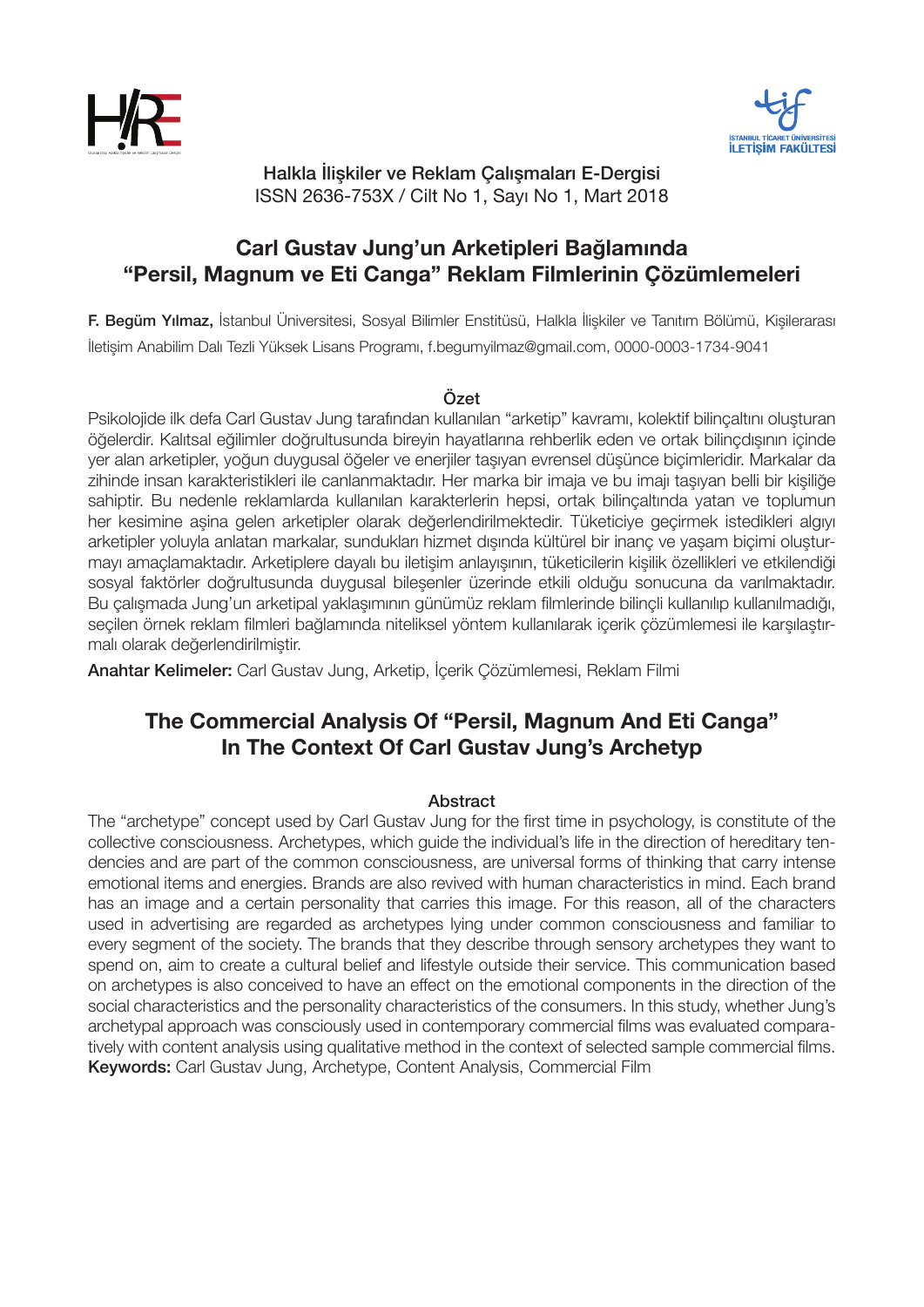## Extended Abstract

Archetypes, which are expressed in the form of patterns and templates are the building blocks of human culture. Similar phenomena that people have encountered over the long term, after a while, formed patterns of behaviour based on experience and these patterns have begun to be transmitted throughout generations. Thus, each person has to meet with the concepts and roles such as parents, men, women to provide livelihood, finding spouses and friends, the role of traveling; archetypes. In this sense, it is observed that for every archetype, there is a definition of "prototype" which emerged in response to certain social and psychological situations. Archetypes developed in the context of Jung's theory of personality analysis find the exact counterpart of brand identity and advertising analytics in communication. This approach, which offers highly functional personality typologies for marketers, has been explored by advertisers and used in brand communication and marketing strategies. In this study, whether the archetypal approach developed by Jung has been consciously used in contemporary commercial films has been evaluated comparatively with content analysis using qualitative method in the context of selected sample commercial films. In the first part of our study, 12 archetypes presented as a model of branding and communication in the marketing world, based on Jung's work, are described descriptively. In the second part of our study, content analysis of archetypes in Persil, Magnum and Eti Canga commercial films were conducted using qualitative method in the conceptual approach mentioned above. In the last part of the study, the archetype analyses that were analysed and either aligned or opposed to the selected commercial films. Advertisements are primarily designed to create attitudes and behavioural changes. Here too, purchasing behaviour is based on psychology as a socio - psychological based action. The purpose of advertising messages, which have a direct or dynamic influence on the behaviour of the individual, is to influence consumer issues to be solved and to make people believe they need products or services that are intended to be sold. In this process, archetypes are used to measure the emotional component and personal characteristics of the individual with demographic breaks. The relationship between human personality and brand personality is based on the concept of collective subconscious and explores how archetypes are used consciously in today's commercial films and how the new strategies will be more "persuasive", "effective" and "attractive" to model content and analysis. From this point of view, we use the archetypical approach applied in contemporary advertising communication to consciously use the hypotheses that we have chosen as examples and we come to the conclusion parallel to all advertisements that we examine. In Persil and Eti Canga advertisements, the role of mother attributed to women is reached as a result of supporting auxiliary scenes and sendings used in advertisements. Women are obliged to provide care for their children. While the mothers are superseded by all kinds of difficulties, their role is to make their children's favourite chocolate and share the recipe; the absence of male use is also indicated among the archetype requirements we call patriarchy (benevolent). It is perceived as a right move to include the father and son in the care of the target masses of the brands with the motive of "Men are working in the outdoors and women are usually engaged in housework and child care indoors". The perception that only women are responsible for the care of children is noted in these advertisements. There is always an interest in giving place to attractive, attractive and young women in Magnum commercial films, in contrast to the use of sexist content by the concept of "efficacy", in recognition of their internal powers, to create a potential opening. The fact that the message is presented in such a transparent and clear language to the consumer in the first stage, provides the basis for the arrival of the message from the source to the receiver without the need to easily read the implications of the archetypes adopted and the implicit meaning. In recent years, brands have begun to lean on the minds and emotions of consumers to create loyalty, for example, due to the intensity of competition and the reduction of differences between products. For this reason, it is observed that psychological-based approaches are used more intensively in the field of marketing. Brand personality is of great importance in establishing emotional connection and identity to the consumer. Explaining a brand archetype provides a great deal of consistency in brand communication, and all communication strategies are shaped through this use.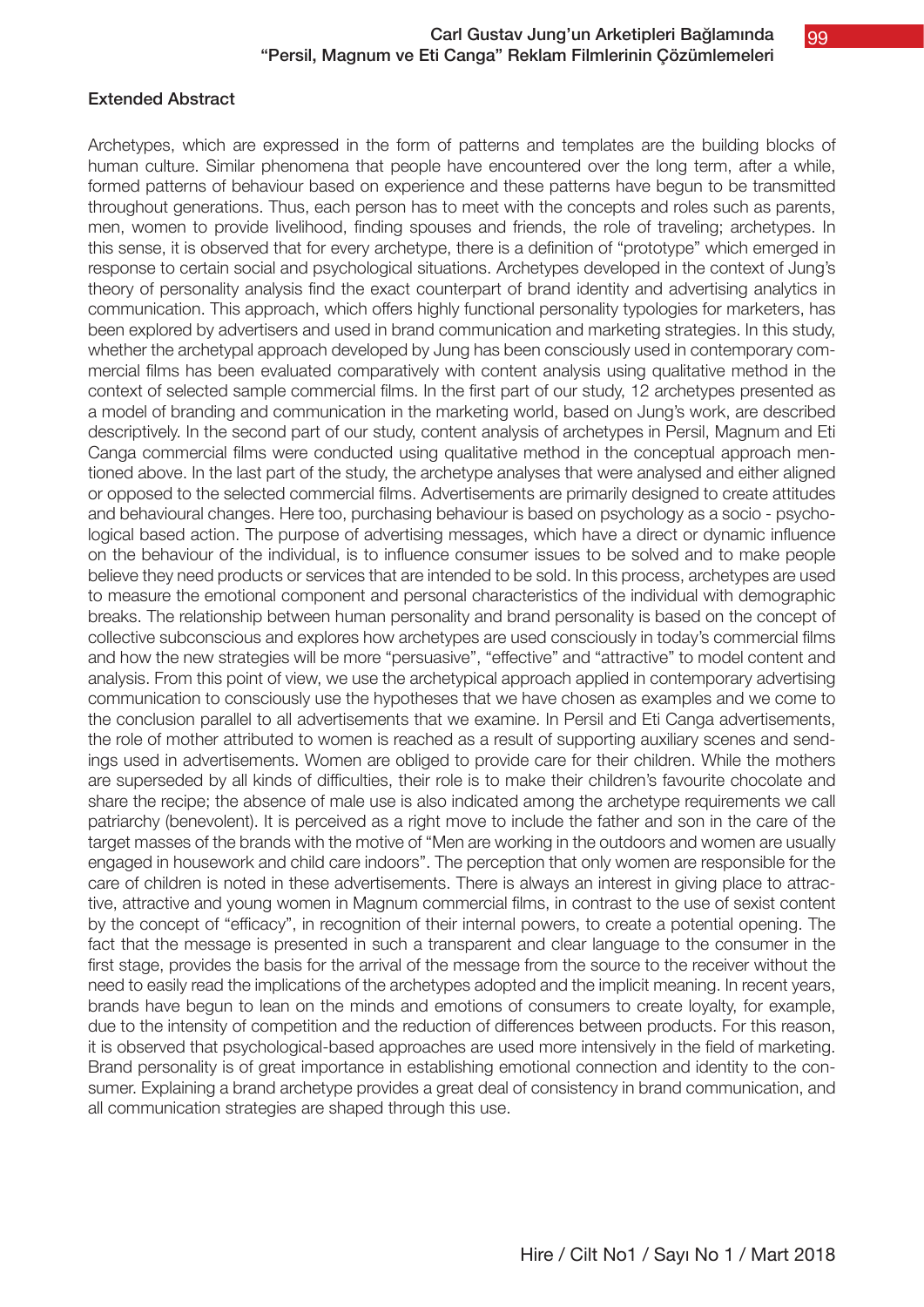#### **Giriş**

Kişilik, bireyin sahip olduğu ve bireyi diğerlerinden ayıran özelliklerin bütünüdür. Psikolojide kişilik birçok açıdan incelenmiş ve bu konuda kuramlar oluşturulmuştur (Burger, 2006, s. 228). Tüm kuramlara temel oluşturan ve diğer kuramcılar tarafından çeşitli hipotezlerle eleştirilen "Yapısal Kişilik Kuramları", ilk kez psikanaliz kavramını kuramsallaştıran Sigmund Freud tarafından kişinin davranış ve tercihlerini etkileyen id, ego ve süperego kavramları üzerinden incelenmiştir.

Freud'un öğrencisi ve asistanı olan Carl Gustav Jung, daha ileriki aşamalarda Freud'un görüşlerine karşı çıkmaya başlamış, çoğunlukla Freud'un görüşlerini ve öğretilerini reddetmiştir. Jung, kendi görüşlerini Freud'dan ayırt etmek için Freud'un "psikanalitik psikoloji" ve "psikanaliz" kavramlarına karşıt "analitik psikoloji" adını kullanmıştır. Bilinçdışının varlığını kabul ederek, psikanalizmin üç temel unsuru olan id, ego ve süperego yerine bilinç, kişisel bilinçaltı ve kolektif bilinçaltı olmak üzere üç boyutlu bir yapı benimsemiştir.

Freud'a göre; bilinçaltı asıl olarak bilinçli aklın reddettiklerini alan bir depo gibidir. Jung'a göre; bilinçaltı olumlu bir rol oynamaktadır. Bu bağlamda, bilinçli akla huzursuzluk ve mutsuzluktan kurtulup yaşamda daha çok doyuma ulaşmak için yapılması gerekenleri gösterir.

Freud'a göre, insanlar çocukluk yaşantılarının getirdikleriyle yaşamak zorundayken; Jung, bu tür bir nedenselliği eksik ve yetersiz bulmaktadır. Jung'a göre; insan gelişmeye ve değişime açık bir varlıktır. Hayatın sadece dünü ve bugünü yoktur. Geleceği de vardır. Benliği anlamak, insan gelişimini anlamak için esastır. Jung, her insanın amacının "kendini gerçekleştirme" olduğunu söyler. Bunun için de bireyin önce kendini, kişiliğini tanıması gerekmektedir. Jung; bilinç, kişisel bilinçaltı ve kolektif bilinçaltından oluşan bu sisteme "psişe" adını vermekte ve kişiliğin tümü olarak adlandırılmaktadır.

Freud, bilinçaltının cinsellik ve korku merkezli çalıştığını söylerken; Jung bilinçaltının kötü olmadığını ifade eder. Buradan hareketle Jung'un, Freud'un aksine insanın birey olarak kendini geliştirmesinin üzerine yoğunlaştığını, kişilerarası ilişkilere pek değinmediği sonucuna varabiliriz.

Jung'un "sezgisel davranış" ve "parapsikolojik yöntem sevgisi" Freud ile ters düşmesinde büyük rol oynamaktadır. Buradan hareketle Jung'un, diğer psikanalistlerden farklı olarak; insanları dışarıdan gözlemleyip sonuçlar çıkarmak yerine, insanların davranışlarını gerçekleştirirken hissettikleri duyguları ve hayalleri inceleyerek, iç dünyalarında etkin olan potansiyel güçleri (arketipleri) ortaya çıkarttığı söylenebilir.

Jung'a göre, bilinçaltının en önemli özelliklerinden biri de, bilincin tek yanlılığını telafi etmesidir. Burada da Freud'dan görüş olarak ayrılır. Jung: "Bilinç düzeyinde dışadönük bir insansanız, bilinçaltı düzeyinde içedönük olabilirsiniz. Bu durumun tam tersi de olabilir" (Jung, 2006, s. 25) söylemiyle ayrıştığı noktalara değinerek "psikolojik karakter tipleri" olarak tasvir ettiği sekiz karakter tipinden bahsetmektedir.

Bunlar; "Dışadönük Düşünen Tip, İçedönük Düşünen Tip, Dışadönük Duygusal Tip, İçedönük Duygusal Tip, Dışadönük Duyusal Tip, İçedönük Duyusal Tip, Dışadönük Sezgili Tip, İçedönük Sezgili Tip" olarak tanımlanmaktadır.

**Dışadönük Düşünen Tip:** Bu insanların yaşamına nesnel düşünceler egemendir. Enerjilerini öğrenmeye ve nesnel dünya hakkında bilgi toplamaya yöneltmektedirler. Belirli bir amaçları ve idealleri vardır. Bu uğurda her şeyi yapmaya hazırlardır. Amaçları; olguları anlamak, yasaları ortaya çıkarmak ve kuramsal formüller yaratmaktır. Dışadönük düşünen tip insan, duygusal yönlerini bir yana ittiğinden, diğer insanlara soğuk ve kendini beğenmiş biri izlenimini verebilir.

**İçedönük Düşünen Tip:** Nesnel dünyaya karşı fazla ilgi göstermezler. Teori ve fikir olarak daha çok öznel düşüncelere yönelmişlerdir. Kendi düşünceleri ile baş başa kalmaktan hoşlanırlar. Hatta bu kişiler için kendi düşüncelerinin başkaları tarafından kabul edilmesi pek önemli değildir. Genellikle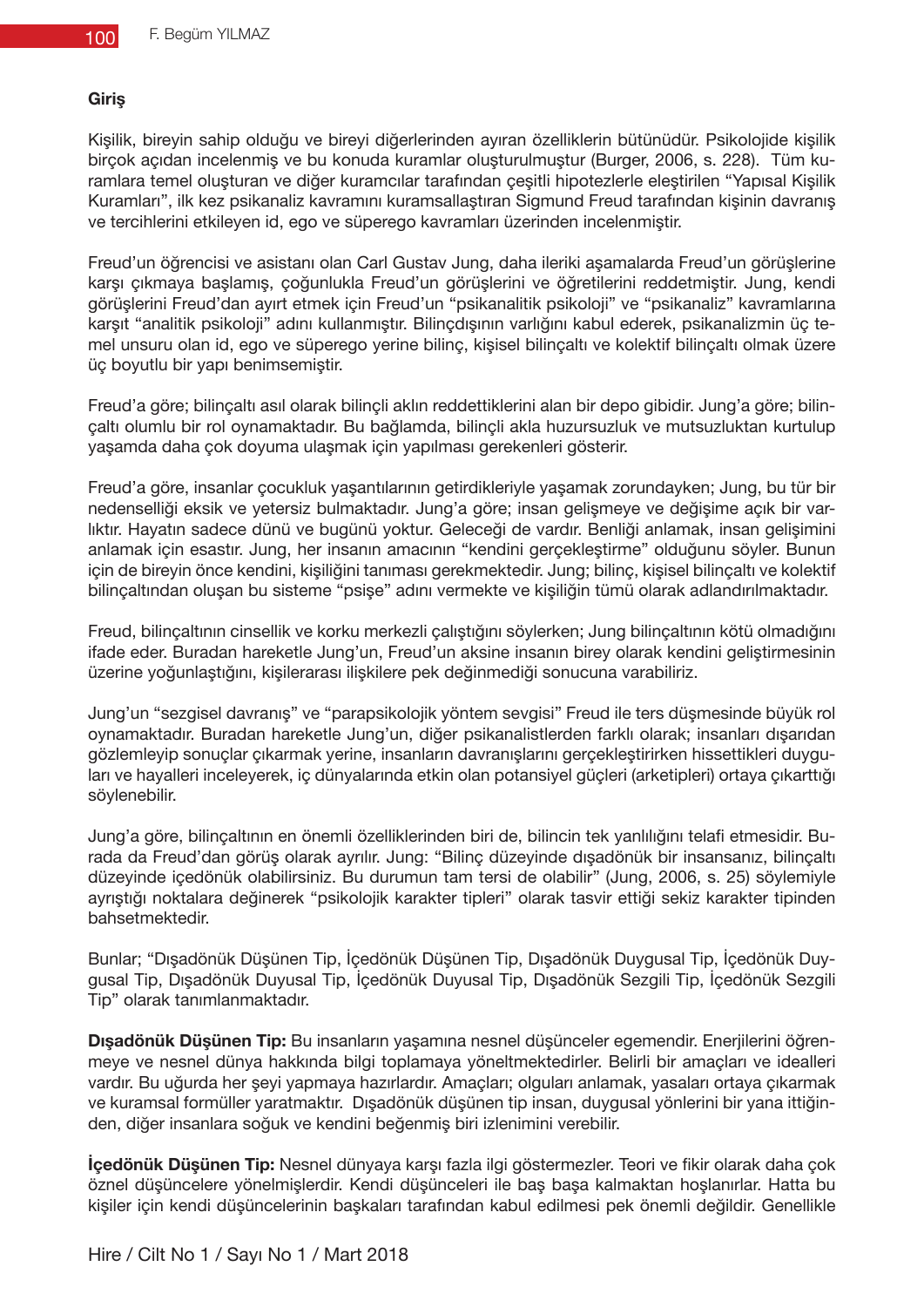101

inatçı, bildiğini okumak isteyen, hoşgörüsüz, gururlu, çevresindekilere küçümseyici tutumları olan, iğneleyici ve yaklaşılması güç bir insandır.

**Dışadönük Duygusal Tip:** Kadınlar arasında daha yaygındır. Dış değerlere uyan yargılara önem verir. Değer yargıları basmakalıptır. Sıkça görüştükleri kişilerle uyum içindedirler. Onlar tarafından nazik ve geçimli olarak tanınırlar. İnsanlara kolay bağlanırlarsa da bu bağlar geçicidir, sevgileri kolayca öfke ve nefrete dönüşebilir.

**İçedönük Duygusal Tip:** Kendine saklama eğilimindedir. Sıklıkla popüler düşüncenin aksini savunur. Kendi içinde derin duygusal deneyimler yaşar, ancak bunları insanlarla paylaşmayı sevmez. Dışarıdan ketum, soğuk ve gizemli görünür. Kadınlar arasında yaygın olan bu tip, genelde sessiz ve zor anlaşılır bir yapıya sahiptir. Bu da çevresine hoş ve cool bir izlenim verir.

**Dışadönük Duyusal Tip:** Gerçekçidirler. Soyutlamalara, anlamlara, değerlere ayıracak pek vakitleri yoktur. Hayalci değildirler. Dış dünyayı deneyimleyerek öğrenmek isterler. Bu tip, erkekler arasında daha yaygın olmakla birlikte haz arayıcı ve bedensel zevklere eğilimlidir.

**İçedönük Duyusal Tip:** Öznel duyumlara önem verirler. Dış dünyayı basmakalıp bulurlar. Dış dünyadan uzak durarak kendi iç dünyalarını daha renkli ve ilgi çekici bulma eğilimindedirler. Sakin ve edilgen olarak tanımlanan bu kişiler, kısır duygu ve düşünceleri nedeniyle diğerleri tarafından ilginç bulunmaz.

**Dışadönük Sezgili Tip:** Nesnel gerçeklikle başa çıkmak için genellikle sezgilerine başvururlar. Gizli olasılıkları tahmin etmede ve gelecekteki gelişmeleri tahmin etmede oldukça başarılıdırlar. Rutin işlerden sıkılıp sürekli yenilik peşinde koşarlar. Kadınlar arasında daha yaygındır.

**İçedönük Sezgili Tip:** Nesnel dünyanın kendisinde açığa çıkardığı şeylerle ilgilenir. İmge ve düşüncelerin peşinde koşarlar. Çevrelerindeki insanlara göre anlaşılması güç olan bu kişiler, kendilerine göre anlaşılmamış bir dâhidirler.

Jung, yukarıda tanımlanmış olan karakter tiplerinin, fazla gelişmiş bilinçli tutumları ve bastırılmış bilinçdışı tutumları içerdikleri, dolayısıyla uç örnekler olduğuna işaret eder.

Dünyayı dolaşıp konferanslar veren Jung, kendini farklı kültürleri inceleyerek insanın doğasını anlamaya ve geliştirmeye adamıştır. Bu seyahatlerden edindiği bilgi birikimleri sonucunda, psikoloji alanına en önemli katkısı olarak geçen "kolektif bilinçaltı" kavramını geliştirmiştir. İnsanın türünün geçmişiyle bağlantılı olduğu, insanın algı ve eğilimindeki seçiciliğin kalıtım yolu ile geçtiğini belirtmiştir. Jung'a göre bu kalıtsal eğilimler, kişilikteki en önemli güçtür.

İletişim araçlarını kültürel ve ideolojik aygıtlar olarak gören yaklaşımlar arasında kendine yer edinen Frankfurt Okulu, Marksist düşüncenin farklı unsurlarını disiplinlerarası bir araştırma merkezinde toplamayı amaçlayan ve kitle iletişim araçlarıyla ilgilenen bir kurum olarak nitelendirilmektedir. II. Dünya Savaşı'nda kültür endüstrisi, toplumsal tek boyutluluk, tüketim toplumu gibi meselelere eğilmiştir (Yaylagül, 2016, s. 110).

Ancak okulun kuramcılarından Sigmund Freud, öğrencisi ve asistanı olan Carl Gustav Jung ile iletişim bilimine psikanalizmi dâhil ederek; bireylerin zihinsel süreçlerinin bilinçdışı unsurlar ile arasındaki bağlantıları ortaya çıkarmayı amaçlamış ve kültür endüstrilerinin gelişimine yönelik yeni bir yaklaşım geliştirmişlerdir.

Jung'un kişilik analizi kuramı bağlamında geliştirdiği arketipler, iletişimde marka kimliği ve reklam çözümlemelerinde tam olarak karşılığını bulmaktadır. Markalar için de oldukça işlevsel kişilik tipolojileri sunan bu yaklaşım, reklamcılar tarafından keşfedilerek marka iletişiminde ve pazarlama stratejilerinde kullanılmaya başlanmıştır.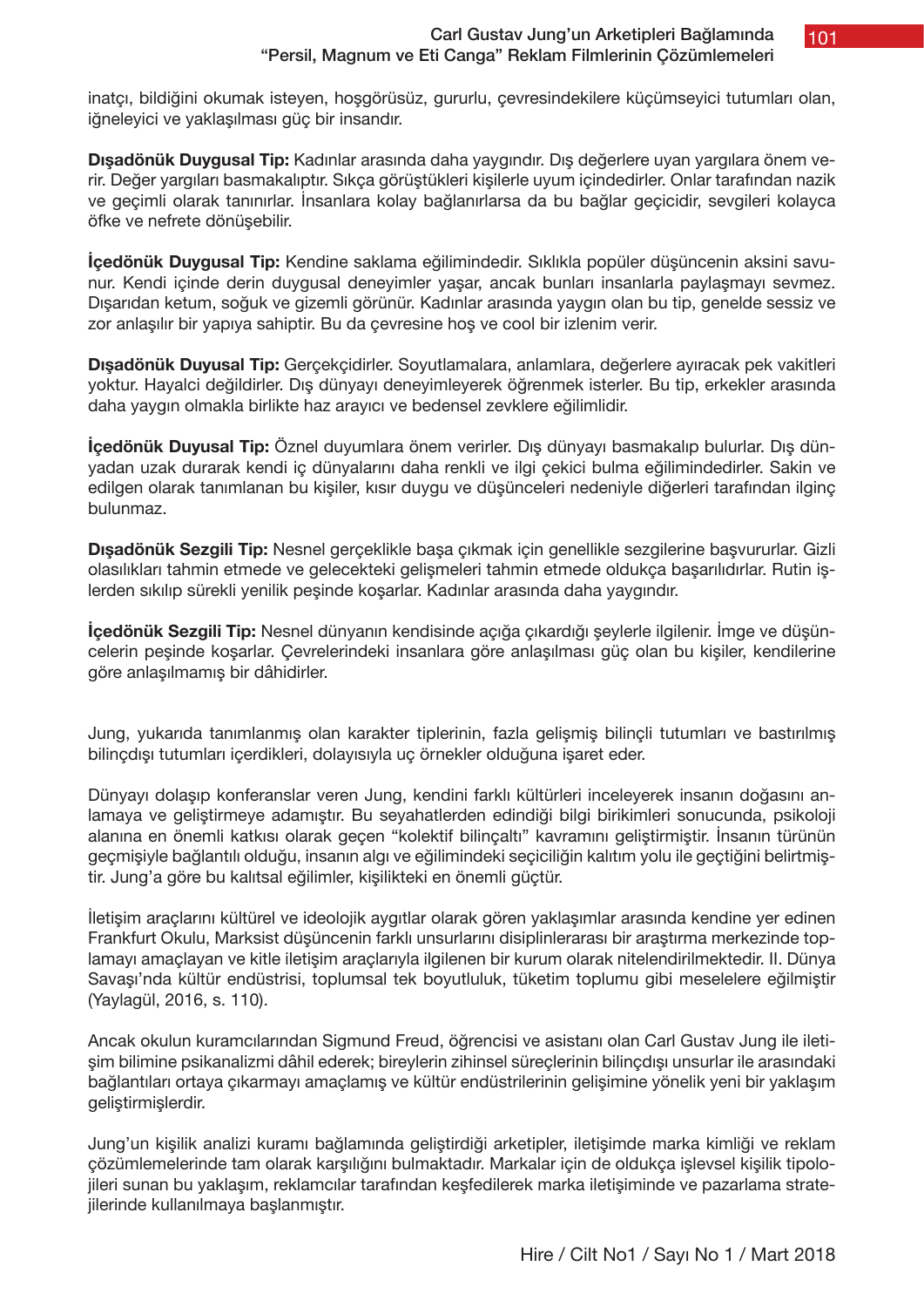Bu çalışmada Jung'un geliştirdiği arketipal yaklaşımın günümüz reklam filmlerinde bilinçli kullanılıp kullanılmadığı, seçilen örnek reklam filmleri bağlamında niteliksel yöntem kullanılarak içerik çözümlemesi ile karşılaştırmalı olarak değerlendirilmiştir. Çalışmamızın birinci bölümünde Jung'un çalışmalarına dayanarak pazarlama dünyasında bir marka yaratma ve iletişim modeli olarak sunulan 12 arketip, betimsel olarak ele alınmıştır. Çalışmamızın ikinci bölümünde yukarıda bahsedilen kavramsal yaklaşım doğrultusunda Persil, Magnum ve Eti Canga reklam filmlerinde yer alan arketiplerin niteliksel yöntem kullanılarak içerik çözümlemesi yapılmıştır. Çalışmanın son bölümünde incelenen arketip çözümlemelerinin seçilen reklam filmleri üzerinde koşutlandığı veya karşıtlandığı çözümleme alanına alınmıştır.

## **1. Arketip Kavramı ve Marka Kişiliklerinin Stratejik Açıdan Değerlendirilmesi**

## **1.1. Carl Gustav Jung'un Arketip Yaklaşımına Genel Bir Bakış**

Arketip kavramının kökeni Antik Yunan'a dayanmaktadır. Kelime; eski, orijinal anlamına gelen "archein" ve model, tip anlamına gelen "typos" kelimelerinden oluşmaktadır. Bu iki kelimenin birleşimiyle ortaya orijinal model anlamına gelen "arketip" kelimesi çıkmıştır (http://www.soulcraft.co/essays/ the\_12\_common\_archetypes.html, (Çevrimiçi), 30.12.2017).

Arketip kavramını insan psişizmi için kullanan Jung, "arketip" sözcüğünü sonradan kullanmıştır. Yunanca "arketipi" sözcüğünün karşılığı, St. Augustin'in "ana düşünceler" kavramından esinlenmiştir (Jung, 2006, s. 47).

Jung, temel insan davranışlarını sergileyen dört arketip olduğunu, her bir arketipin kendine ait değerleri, anlamları ve kişilik özellikleri olduğuna değinmiştir. Evrensel mitik karakterlerin yani arketiplerin, tüm dünyadaki insanların kolektif bilinçaltlarında yatmakta olduğuna inanmaktadır.

Arketipler bir bütün olarak ele alındığında, insan ruhunun gizilgüçlerinin toplamını canlandırmaktadır. Tanrı, insan ve kozmos arasındaki derin ilişkiler bakımından atalardan kalma zengin bilgi hazinesidirler. Bu hazineyi açmak, onu yeni bir yaşama uyandırmak, bilinçli bütünleştirmek, insanı yalnızlığından kurtarıp, sonsuz kozmik sürece katmak davranışı bilimden de, ruhbilimden de öte bir yaşam türü olmaktadır (Jung, 2006, s. 52).

Bütün insan yaşantısının ilk kaynağı arketip, bilinçdışındadır; yaşamlarımıza oradan uzanmaktadır. Yansımalarını çözümlemek, onları bilinç yüzeyine çıkarmak gerekmektedir (Jung, 2006, s. 52).

Jung'a göre bilinçaltı kendisini halk masallarında ve mitlerde ifade etmektedir. Mitler kendimizi gerçekleştirme yolunu gösteren işaretlerdir. Dört aşaması vardır (Jung, 2015, s. 36);

- 1. Persona
- 2. Anima ve Animus
- 3. Gölge
- 4. Benlik (Ben)



Şekil 1. Jung'un Kişilik Kuramı'nda Yer Alan Tutum ve İşlevler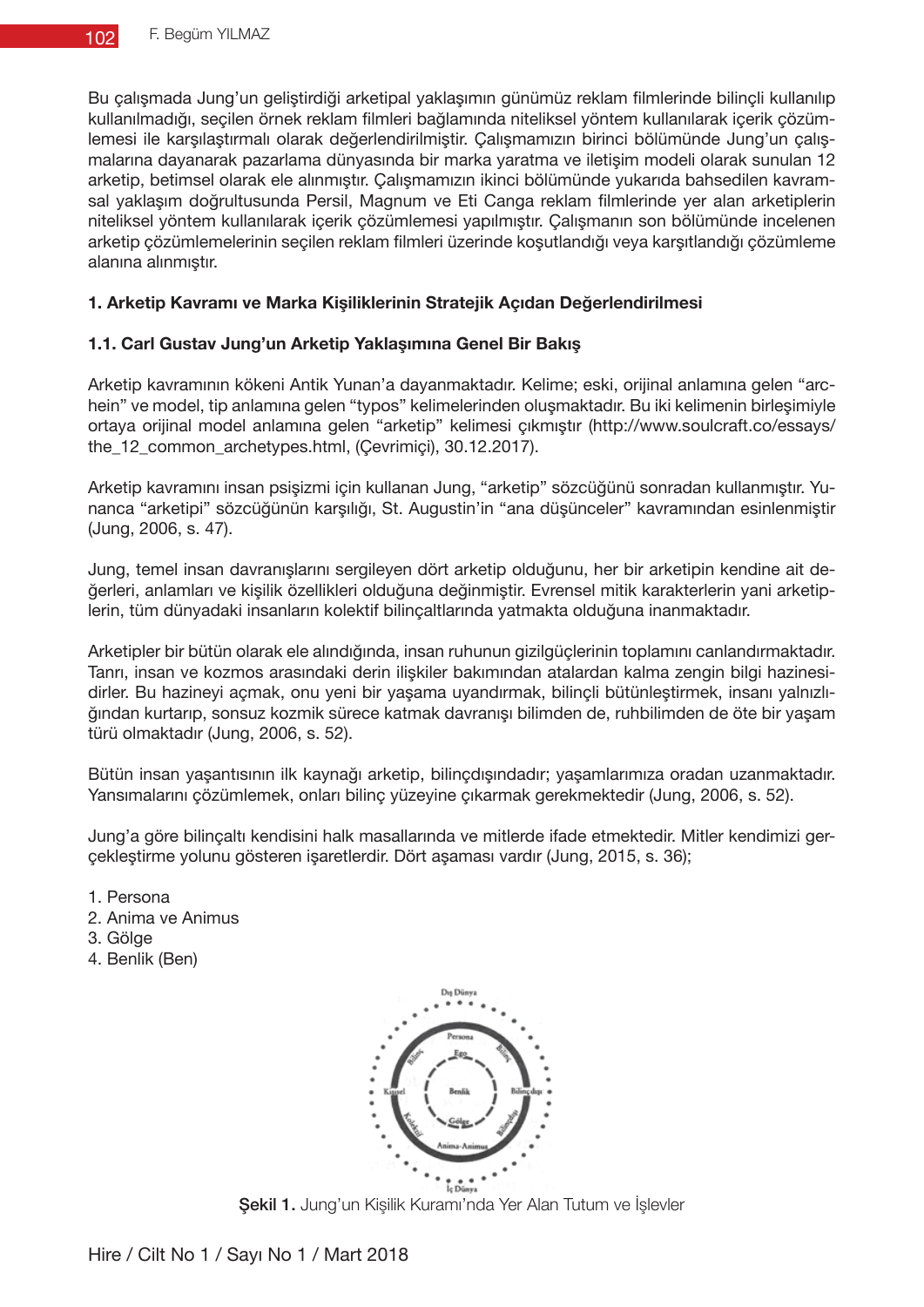# **1.2. Stratejik Açıdan Marka Kişilikleri**

Tüketicinin gözünde her markanın kendine özgü değeri, vaadi, dünya görüşü, farklı inançları veya tutkuları vardır. Son yıllarda rekabet yoğunluğu ve ürünler arası farkların azalması gibi nedenlerle, markalar sadakat yaratmak için tüketicilerin zihinlerine ve duygularına eğilmeye başlamıştır. Bu nedenle psikoloji kökenli yaklaşımların pazarlama alanında daha yoğun şekilde kullanıldığını gözlemlenmektedir. Marka kişiliği duygusal bağ kurmada ve tüketiciye kimlik kazandırmada büyük önem arz etmektedir.

Marka kişiliği markanın yapısını çevreleyen fiziksel özelliklerin bir parçası olup, markayı sadece tanımlamayıp ifade edebilen ve tüketiciye marka hakkında bir şeyler söyleyebilen fikirlerdir. Bu bağlamda marka kişileştirmede önemli olan nokta, tüketicilerin bu markaların kişilikleriyle kendi kişiliklerini uyumlu görmeleri veya bu marka kişiliğine karşı ilgi duymalarından dolayı satın alma kararı vermeleridir (https://www.investopedia.com/terms/b/brand-personality.asp (Çevrimiçi), 31.12.2017).

Bu açıdan zihinsel yönden derin kökenleri olan güçlü kişilik kalıpları olmaları sebebiyle, arketipler markaların kişiliklerini belirlemede oldukça kullanışlı birer araçtır. Marka kişiliklerinin her çağda değişim geçirdiği düşünülürse, bu tür kalıpların esnek ve canlı şekilde ele alınması gerektiği açıktır. Her markanın kişiliği birkaç uyumlu arketipin bileşimi şeklinde ele alınabilmektedir. Her arketip için belli sosyal ve psikolojik durumlara cevaben ortaya çıkmış "prototip - ilktip" tanımlaması yapılabilir. Jung, temel insan davranışlarını simgeleyen 12 temel arketip tanımlamıştır. Jung'un tanımını yaptığı arketipler arasında; doğum, yeniden dünyaya geliş, ölüm, güçlülük, sihir, kahraman, çocuk, yaşlı bilge, hilebaz, toprak ana, dev gibi imgeler; ağaç, güneş, ay, rüzgar, ırmak, ateş ve hayvanlar gibi doğal objeler ile yüzük ve silah gibi insan yapısı objeler sayılabilir.

Carol Pearson, 1998 tarihli "Awakening the Heroes Within: Twelve Archetypes to Help Us Find Ourselves and Transform the World" isimli çalışmasında, Jung'un "evrendeki varlıkların sayısı kadar" dediği arketiplerin temel olanlarını belirlemeye çalışmıştır. Pearson ve Margaret Mark, Jung'un çalışmalarına dayanarak, bir marka yaratma ve iletişim modeli oluşturmuştur. Aslında sayısı 70 kadar olan bu arketipleri, 12 ana arketipe indirgemiş ve bu modelin bütün markalar için pazarlama stratejilerinde de kullanılabileceğini önermişlerdir. (http://www.carolspearson.com/ (Çevrimiçi), 30.12.2017). Kendine ait değerleri, anlamları ve kişilik özellikleri olan bu arketipler, ego, ruh ve özbenlik olarak üç başlık altında gruplandırılmıştır (http://www.soulcraft.co/essays/the\_12\_common\_archetypes. html, (Çevrimiçi), 30.12.2017);

# **Ego Tipler:**

**1. Masum:** Mottosu "Kendin ve ben olmakta özgürsündür." Temel isteği, cennete ulaşmak, amacı ise mutlu olmaktır. En büyük korkusu, yanlış veya kötü bir şey yapmaktan dolayı cezalandırılmaktır. Stratejisi, işleri doğru yapmaktır. Zayıflığı, naif masumluklarından dolayı sıkıcı olmaktır. Yeteneği inanç ve iyimserliktir. Ütopik bir dünyanın hassas temsilcisidir. Melek arketipiyle özdeştir. Böyle bir marka tüketicilere sevimli, çocuksu, otantik, nostaljik, mistik karakterlerde görünebilir.

**2. İçimizden Biri:** Mottosu, "Tüm insanlar eşit yaratılmıştır." Temel isteği başkalarıyla bağlantılı olmaktır. Amacı, ait olmaktır. En büyük korkusu, dışarda bırakılmak veya kalabalıktan uzak kalmaktır. Stratejisi; sıradan gerçekçi erdemler geliştirmek, gerçekçi ve makul olmaktır. Zayıflığı, yüzeysel ilişkiler uğruna veya uyumlu olmak için kendi özbenliğini kaybetmektir. Yeteneği; realist, empatik, hileden uzak olmaktır. Diğer kişilik tanımları ise yaşlı iyi adam, bizden biri, sıradan biri, gerçekçi, güçlü çalışan, gerçekçi vatandaş, iyi komşu, sessiz çoğunluktur. Oldukça kullanışlı bir arketiptir, dolayısıyla birçok kitlesel markanın sıradan adam efsanesi vardır.

**3. Kahraman:** Mottosu, "Bir amacın olduğu yerde gerçekleştirilecek bir yol da vardır." Temel isteği cesur hareketlerle birinin değerini kanıtlamaktır. Amacı, dünyayı geliştirecek uzmanlığa kavuşmaktır. En büyük korkusu ise zayıflık ve kırılgan olmaktır. Stratejisi mümkün olduğu kadar güçlü ve yeterli olmaktır. Zayıflığı, kibir ve savaşmak için her zaman başka bir savaşa ihtiyacının olmasıdır. Yeteneği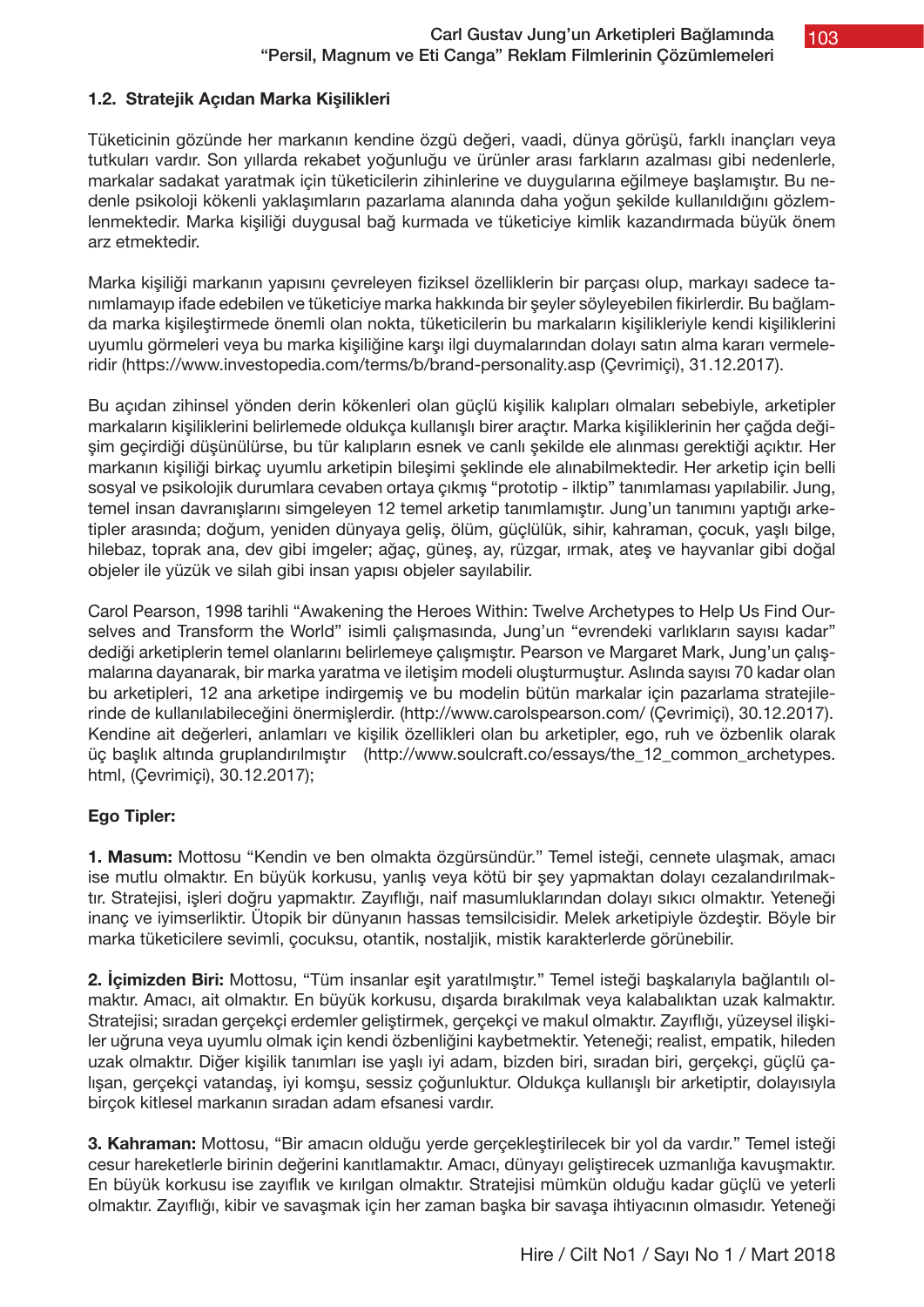ise yeterlilik ve cesarettir. Diğer kişilik tanımları ise savaşçı, kurtarıcı, asker, kazanan ve takım oyuncusu olmaktır.

**4. Anaç:** Mottosu, "İnsanları kendin kadar sevdir." Temel isteği, başkalarını korumak; amacı başkalarına yardım etmektir. En büyük korkusu, bencillik ve nankörlüktür. Stratejisi başkaları için bir şeyler yapmaktır. Zayıflığı, ezilme ve sömürülmektir. Yeteneği merhamet ve cömertliktir. Diğer kişilik tanımları, aziz, fedakâr, ebeveyn, yardımcı, destekleyicidir.

## **Ruh Tipler:**

**5. Kâşif:** Mottosu, "Beni kısıtlamadır." Temel isteği, dünyayı keşfederek kim olduğunu bulma özgürlüğüdür. Amacı; daha iyi, daha özgün daha tatmin edici bir hayat yaşamaktır. En büyük korkusu; tuzağa düşürülmek, uyumluluk ve içsel boşluk yaşamaktır. Stratejisi; yolculuk, arama ve yeni şeyler tecrübe etme, sıkıcılıktan kaçmaktır. Zayıflığı; amaçsızca gezinme, uyumsuz olmaktır. Yeteneği, özerklik ve hırstır. Diğer kişilik tanımları; arayan, yerleşmiş gelenekleri hiçe sayan, gezgin ve bireyseldir.

**6. Asi:** Mottosu, "Kurallar yıkılmak için yapılmıştır." Temel isteği, intikam veya devrimdir. Amacı, çalışmayan şeyi tersine çevirmektir. En büyük korkusu, güçsüz olmak veya etkisiz olmaktır. Stratejisi; rahatsız etmek, zarar vermek veya şok etmektir. Zayıflığı, karanlık taraftan geçmek ve suçtur. Yeteneği; olağandışılık, radikal özgürlüktür. Diğer kişilik tanımları, isyan, devrim, vahşi adam, uyumsuz, topluma uymayandır.

**7. Âşık:** Mottosu, "Sen teksindir." Temel isteği, samimilik ve tecrübedir. Amacı; sevdikleri insanlarla ilişki içinde olmak, onları çevrelemektir. En büyük korkusu; yalnız kalmak, istenmemek, sevilmemektir. Stratejisi, fiziksel ve duygusal olarak hep daha fazla çekici olmaktır. Zayıflığı, kendi kimliğini kaybetme pahasına diğerlerini memnun etme arzusudur. Yeteneği; tutku, minnet, takdir, bağlılıktır. Diğer kişilik tanımları; eş, samimi, hevesli, sevgili, duygusal, takım kurucusudur.

**8. Yaratıcı:** Mottosu, "Eğer hayal edersen, yapabilirsindir." Temel isteği, kalıcı değeri olan şeyler yaratmaktır. Amacı, bir vizyonu gerçekleştirmektir. En büyük korkusu, vasat vizyon veya uygulamaktır. Stratejisi, artistik kontrol ve yetenek geliştirmektir. Zayıflığı; mükemmeliyetçilik, kötü çözümlerdir. Yeteneği; yaratıcılık, hayal kurmadır. Diğer kişilik tanımları, sanatçı, yenilikçi, icatçı, müzisyen, yazar veya hayalcidir.

# **Öz Benlik Tipleri:**

**9. Animatör/ Soytarı:** Mottosu, "Hayatı bir kere yaşayacaksındır." Temel isteği, dolu dolu eğlenerek anı yaşamaktır. Amacı, çok iyi zaman geçirmek ve dünyayı aydınlatmaktır. En büyük korkusu, sıkılmak veya başkalarını sıkmaktır. Stratejisi; oyun oynamak, şakalar yapmak ve komik olmaktır. Zayıflığı, ciddiyetsizlik, zamanı boşa harcamadır. Yeteneği, eğlencedir. Diğer kişilik tanımları; maskara, düzenbaz, şakacı, komedyendir.

**10. Bilge:** Mottosu, "Gerçek seni özgür kılardır." Temel isteği, gerçeği bulmaktır. Amacı, aklı kullanmak ve dünyayı anlamak için analiz etmektir. En büyük korkusu; aldatılmak, yanıltılmak veya cahilliktir. Stratejisi, bilgiyi aramak; öz yansıma ve süreçlerle anlamaktır. Zayıflığı, sonsuza kadar detaylarla uğraşabilir ve hiçbir zaman harekete geçmeyebilirdir. Yeteneği; bilgelik, akıldır. Diğer kişilik tanımları, uzman, akademik, dedektif, danışman, düşünen, filozof, araştırmacı, profesyonel, öğretmen, düşüncelidir.

**11. Sihirbaz:** Mottosu, "Olmayacak şeyleri yaparımdır". Temel isteği, evrenin temel kurallarını anlamaktır. Amacı, hayalleri gerçekleştirmektir. En büyük korkusu; niyet edilmemiş, olumsuz sonuçlardır. Stratejisi; bir vizyon geliştirmek ve onunla yaşamaktır. Zayıflığı, manipulatif olmaktır. Yeteneği, kazan - kazan çözümleri bulmaktır. Diğer kişilik tanımları; vizyon sahibi, katalizör, icatçı, karizmatik lider şaman, iyileştirici, şifacı adamdır.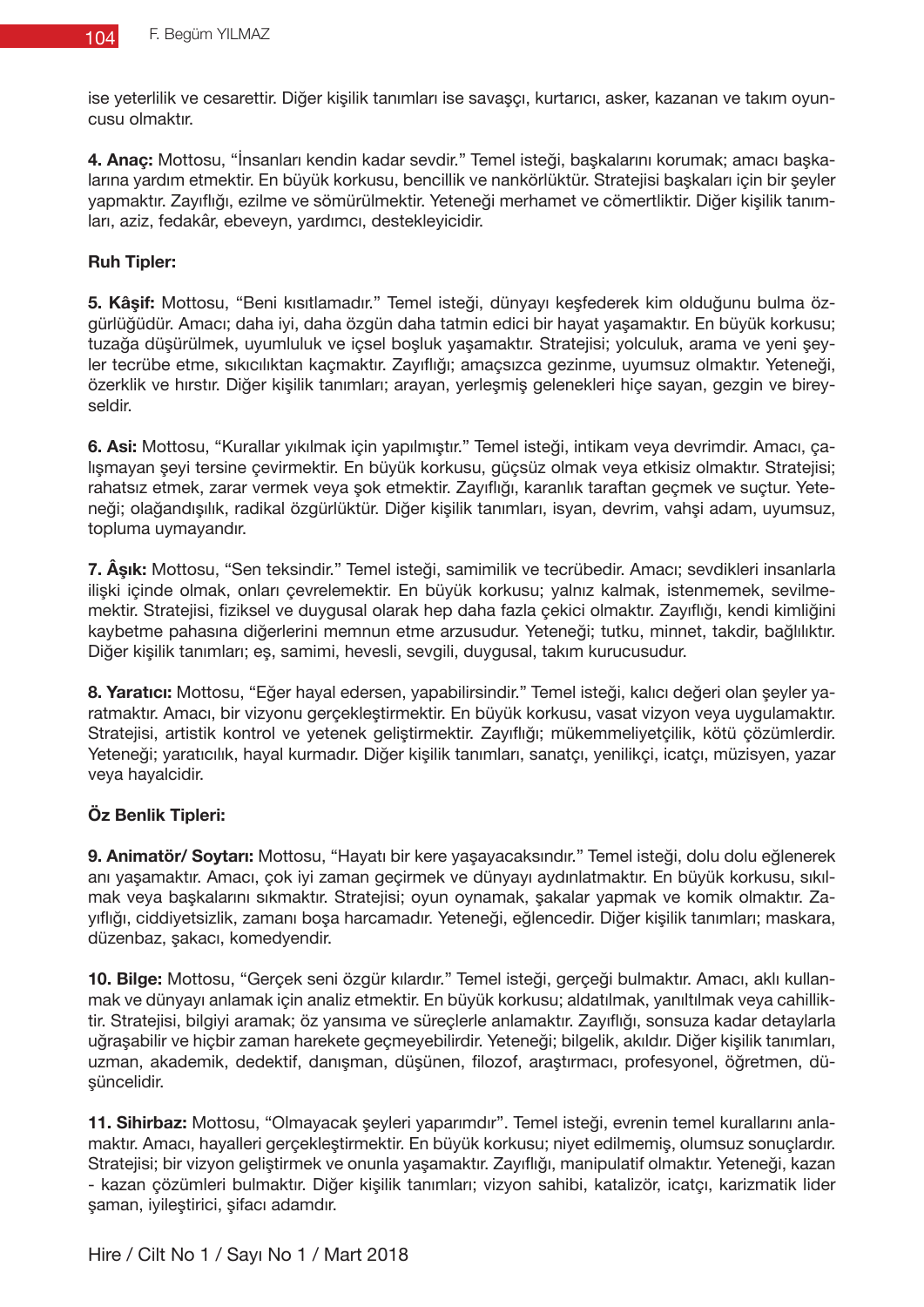## Carl Gustav Jung'un Arketipleri Bağlamında "Persil, Magnum ve Eti Canga" Reklam Filmlerinin Çözümlemeleri

105

**12. Hükümdar:** Mottosu, "En önemli şey güçtür." Temel isteği, kontroldür. Amacı; varlıklı, başarılı bir aile veya topluluk kurmaktır. En büyük korkusu; kargaşa, devrilmektir. Stratejisi, gücü uygulamadır. Zayıflığı, otoriter olma ve yetki verme konusunda başarısızlığıdır. Yeteneği; sorumluluk, liderliktir. Diğer kişilik tanımları, patron, lider, aristokrat, kral, kraliçe, politikacı, rol model ve yöneticidir.

## **2. Reklam Filmlerinde Yer Alan Arketiplerin Çözümlenmesi**

## **2.1. Persil Reklam Filmi**

Reklam, kız çocuğun bir süper kahramanı resmetmesi ve aynı zamanda annesini bu süper kahraman tanımı üzerinden özdeşleştirerek anlatmasıyla başlar. Oynadıkları oyunlarda ve üzerine herhangi bir şey döküldüğünde annesine atfedilen bu süper güçlerle kendisini zor durumlardan kurtardığına değinir. Anne (Pınar Altuğ), lekelerle savaşmada farklı bir süper gücü olduğundan bahseder ve Persil Power - Jel'in özelliklerine atıfta bulunur. Temiz, oldukça düzgün ve birbirleriyle uyumlu kıyafetleriyle mutfakta yan yana Persil'i tercih ettiklerini söyleyerek reklam son bulur.



Görsel 1. YouTube (2017), Persil Reklam Filmi, "Benim annem bir süper kahraman, müthiş bir maskesi var" (https://www.youtube.com/watch?v=YrqkgxU0jkg (Çevrimiçi), 30.11.2017).



Görsel 2. YouTube (2017), Persil Reklam Filmi, "... ve süper güçleriyle beni uçurabiliyor" (https://www.youtube.com/watch?v=YrqkgxU0jkg (Çevrimiçi), 30.11.2017).



Görsel 3. YouTube (2017), Persil Reklam Filmi, "Beni zor durumlarda bile kurtarmayı başarıyor" (https://www.youtube.com/watch?v=YrqkgxU0jkg (Çevrimiçi), 30.11.2017).

Hire / Cilt No1 / Sayı No 1 / Mart 2018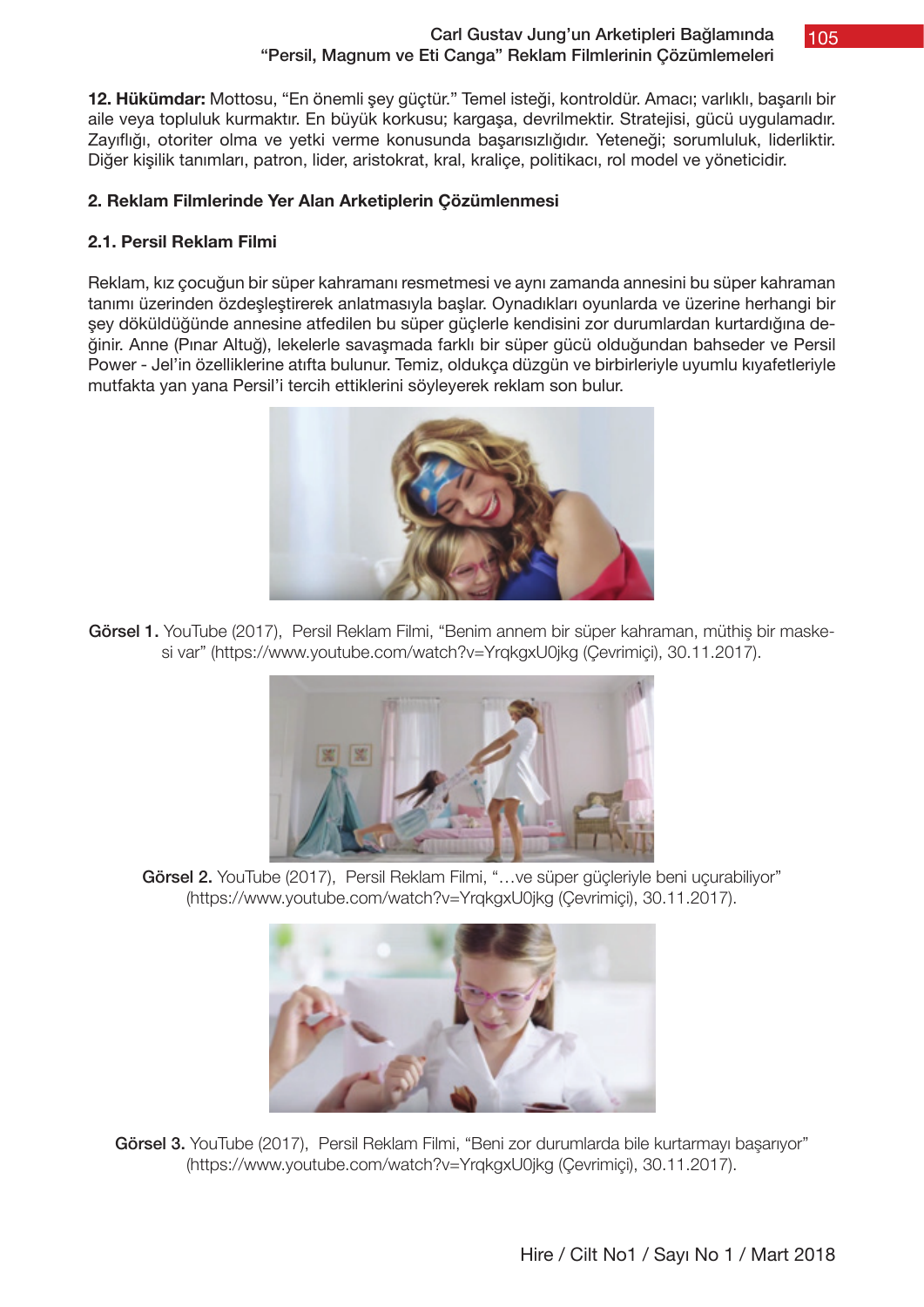Persil reklamında, "anne", "kahraman" ve "masum" arketiplerinin birleşiminden faydalanılmıştır. Süper kahraman motifi ve simgeleri yer almaktadır. Pınar Altuğ, bir süper kahraman figürdür. Anneler her türlü sorunun üstesinden kolayca ve rahatlıkla gelebildiği ve çocuklarına her konuda yardımcı olabildikleri için kızı tarafından süper kahraman olarak nitelendirilmektedir. Pınar Altuğ ve kızı devamlı iç mekândadır. Reklamın son sahnesinde yer aldıkları mutfakta, bitki kullanımı dışında herhangi bir objeye yer verilmemiştir.

Kıyafet seçimleri ve iç mekân dekorasyonunda beyaz renk kullanımı hâkimdir. Bu bilinçli seçim, kullanıcıda hijyenik bir ortam algısı yaratmaktadır. Beyazın saflığı ve masumiyeti temsil etmesi, çocuk kullanımına yer verilmesi, temizlik algısı, gömleğine dökülen çikolata lekesi karşısında "Beni zor durumlarda bile kurtarmayı başarıyor" repliğinden yola çıkarak problemlere basit çözümler sunuyor olması, tüketici algısında "masum" arketipinin nasıl yerleştirildiğini gözler önüne sermektedir.

Gömleğe dökülen leke, engel olarak addedilmektedir. Pınar Altuğ'a yüklenen anne rolü; Pınar Altuğ ve kızının hem kurgusal hem gerçek hayatta anne – kız olmaları, kızına yardım ederek, gömleğini temizlemesi ve kızının reklamın başından beri annesini süper kahraman olarak görüp, yeteneklerini sayması burada anaç (koruyucu) arketipin diğer kişilik tanımlarından aziz, fedakâr, ebeveyn, yardımcı ve destekleyici rollerini de barındırdığını göstermektedir.



**Görsel 4.** YouTube (2017), Persil Reklam Filmi, "İşte benim süper annem" (https://www.youtube.com/watch?v=YrqkgxU0jkg (Çevrimiçi), 30.11.2017).

Reklamda kullanılan "Benim annem bir süper kahraman, müthiş bir maskesi var ve süper güçleriyle beni uçurabiliyor" ve "İşte benim süper annem" replikleriyle annenin güçlü ve her zaman çocuğuna yetebilen biri olduğuna gönderme yapılmaktadır. Reklamın son sahnesinde uyumlu giyinerek birlikte tüketicinin karşısına çıkmaları, kahraman arketipinin diğer kişilik tanımlarından kurtarıcı, kazanan ve takım oyuncusu rollerinin de benimsendiği algısını geçirmektedir.

Masal dünyası olarak adlandırdığımız ütopik dünya ile ilişki kuran bilinçli ego ile anneye atfedilen rollerin bulunduğu bilinçaltı parçaları arasındaki paralellik simgelenmektedir. Jung'a göre bilinçaltı kendisini halk masallarında ve mitlerde ifade etmektedir. Hayalin sonunda anne, leke olarak addedilen engel ve zorluklardan Persil Power - Jel sayesinde kurtulmaktadır.

# **2.2. Magnum Reklam Filmi**

Reklam, metropolde yaşayan ve günlük hayata karışmak için bulunduğu binadan siyahlar içindeki kıyafeti ve elinde dondurmasıyla çıkan hoş bir kadın görüntüsü ile başlar. Sokakta yürümeye başladıkça yan tarafında siyah, vahşi bir jaguarın da ona eşlik ettiği ve etrafında yer alan mağazalarda bulunan kişilerin bu durum karşısındaki şaşkınlıkları ekrana yansır. Aynı zaman diliminde büyük ve yemyeşil bir park içerisinde leopar desenli elbisesi ve elinde Magnum dondurmasıyla güzel bir kadının yürüdüğü ve kükreyen vahşi bir leoparın da ona eşlik ettiği görülür.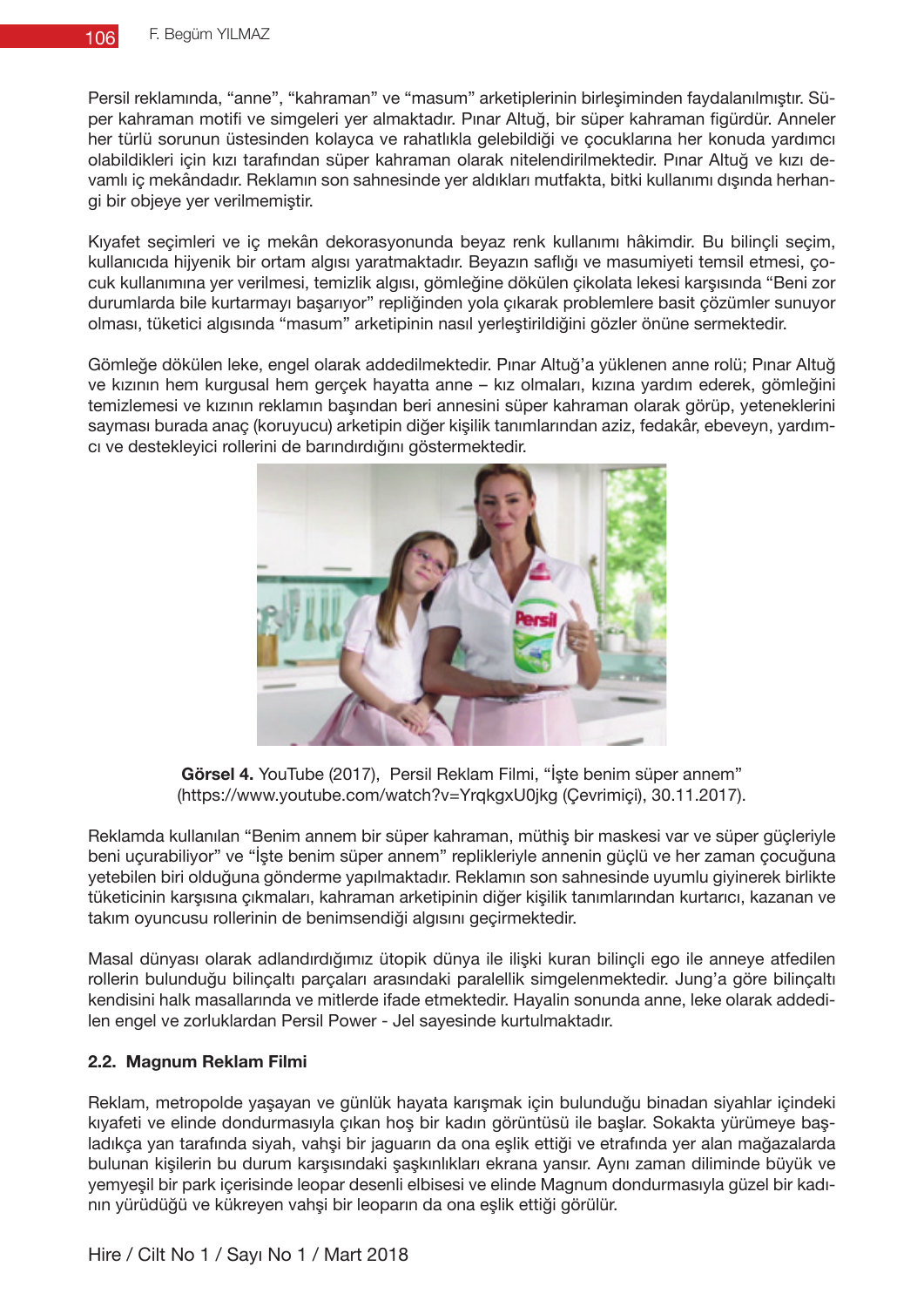## Carl Gustav Jung'un Arketipleri Bağlamında "Persil, Magnum ve Eti Canga" Reklam Filmlerinin Çözümlemeleri

Daha sonra gelen vinyette açık havada düzenlenen bir ev partisinde hoş bir kadının dondurmasını ısırmasıyla, davete katılan erkeklerden birinin kadına doğru ilerlemeye başladığına tanık oluruz. Tam o sırada gösterişli bir kartal havada süzülerek kadının koluna konar ve çığlık atar.

Hızlıca diğer bir vinyete geçilir. Tarihi ve akvaryumu olan bir müzede mavi gözlü bir kadın, elinde dondurmasıyla bir köpek balığına yaklaşır ve akvaryumdan ona elini şefkatle uzatır. Burada her ikisinin de mavi gözleri, yakın plan çekimde gösterilerek odağa alınmaktadır. Hemen akabindeki vinyette toplantıda herkes çaresizce birbirine bakarken, masaya arkasını dönmüş, ayakta duran esmer ve leopar desenli giyimli bir kadın, elinde dondurması ve yanında kükreyen bir leopar ile ekranda belirir. Vinyetler arası geçişte bu kez üç kadın giremeyecekleri bir partiye kapıdan atlayarak girerler. Partiye dâhil olana kadar kıyafet desenleri ile birebir uyumlu olan leopar, kaplan ve pars şeklindeki görüntüleriyle giriş yaparlar ve bu durum karşısında oldukça sevinirler. Daha sonra ekrana gelen vinyette platin saçlı bir kadın pahalı ve oldukça trend motosikletlere baktığı vitrinin önünde durmakta ve dondurmasından bir ısırık almaktadır. O anda yanında bir kurt belirir ve beğendiği motosikletler karşısında ulumaya başlar.

Vinyetler arası geçişte kırmızı halıda yürüyen oldukça hoş giyimli bir kadın, elinde dondurması ve yanında hörgüçlü bir boğa ile törende gazetecilerin meraklı bakışları arasında geçiş yapmaktadır. Slogandan önce yer alan son vinyette şehirde herkesin koşuşturduğu bir alanda sarışın güzel bir kadın, yanında görkemli bir kaplan ile yürümekte ve karşısında yakışıklı bir adam, yanında aslan ile ona doğru gelmektedir. Tam karşılaştıkları anda birbirlerine tutku ile bakarlar ve hayvanlar da karşılıklı kükrer. Ekrana Magnum Double Çikolata görüntüsü gelerek, "Magnum Double Çikolata ile daha fazlasına cüret et!", "En haz dolu Magnum" söylemleri belirir. Bu söylemlerin ardından son sahnede evinin önünde beyaz montu ve karlarla kaplı bir alanda dondurmasını yiyen bir kadın ve yanında ayağa kalkarak kükreyen bir kutup ayısının görünmesiyle reklam sona erer.

Magnum, pazarlama stratejisi doğrultusunda yaptığı her türlü iletişim mecrasında istikrarlı olarak tutkulu bir aşığı anlatmaktadır. Ancak bu kez gösterime giren reklam filminde "gölge", "kâşif", "asi" ve "sihirbaz" arketiplerinin birleşiminden faydalanılmıştır.

Magnum, çekimleri Los Angeles'da gerçekleştirilen yeni reklam kampanyasında azıyla yetinmek istemeyenleri daha fazlasını yapmaya davet etmektedir. "İçindeki Seni Serbest Bırak, Daha Fazlasına Cüret Et" söylemiyle, doğanın en güçlü yırtıcıları ile yan yana yürüyen Magnum kadınlarından hareketle herkesin içinde sakladığı o iddialı yönü keşfetmeye çağırmaktadır.

Reklam filminde güzel modeller, Magnum Double'ı ısırdıklarında kendi içlerinde tuttukları güçlü ve iddialı yanlarını sembolize eden hayvanlar ile birlikte gururla yürürken görülmektedir. Devamlı dış mekândadırlar. Kampanyada öne çıkan hayvanlar herkesin içinde yaşayan tutkulu, güçlü karakterlerin metaforu olarak oyunculara eşlik etmektedir.

Burada modellerin içlerinde bulunan potansiyelin farkında olmadıklarını ve bunun ürünle (Magnum Double Çikolata) farkına varmalarına vurgu yapılmaktadır. Burada kâşif arketipinin temel isteği olan "dünyayı keşfederek kim olduğunu bulma özgürlüğü" en belirgin davranış şekli olarak karşımıza çıkmaktadır.

Modellerin tek başlarına olmaları ve sürekli yürüyerek devinim içinde olmaları, arketipin diğer kişilik tanımlarından; arayan, yerleşmiş gelenekleri hiçe sayan, gezgin ve bireysel kavramlarına göndermede bulunduğu gözlemlenmektedir.

107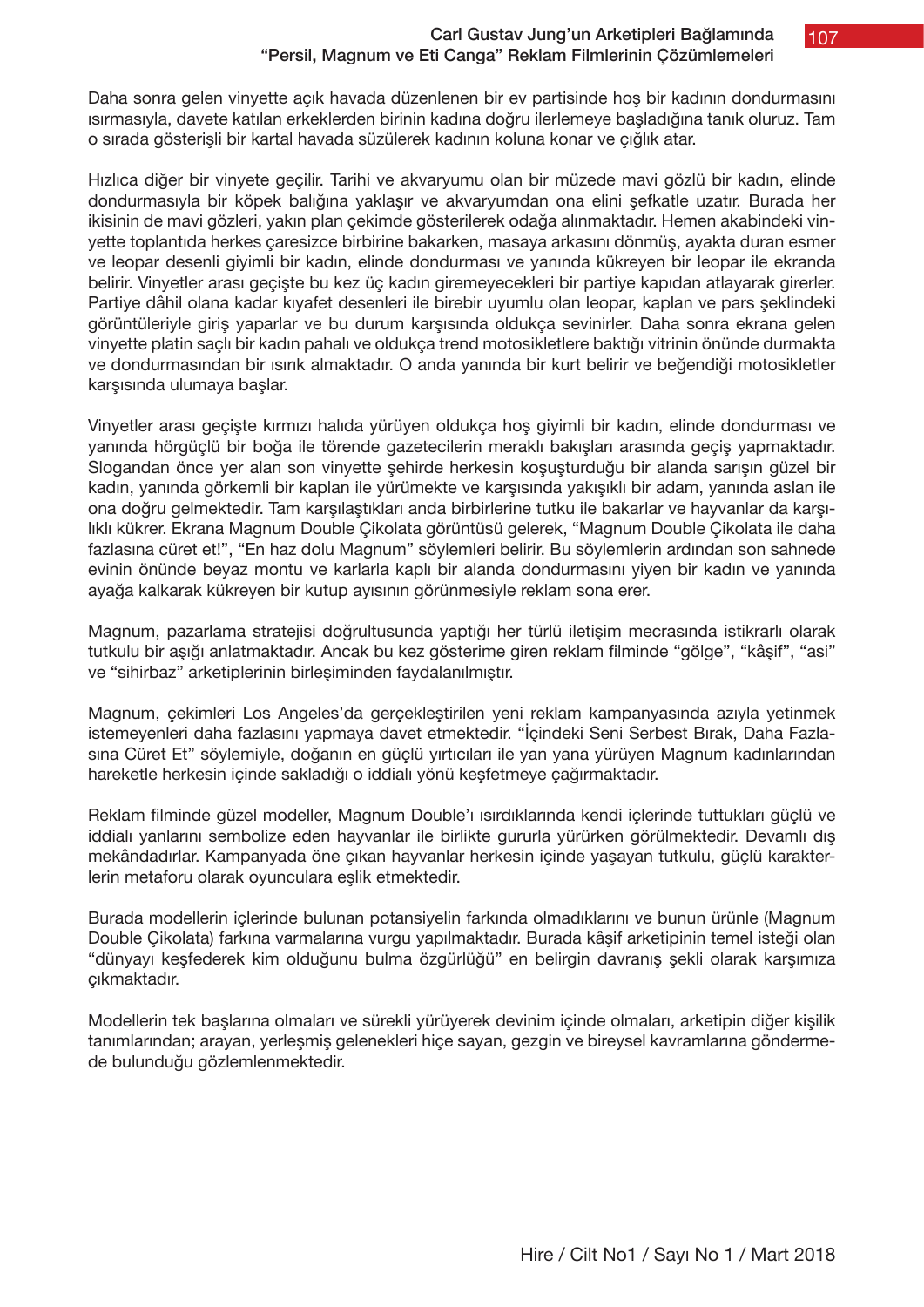

Görsel 5: YouTube (2017), Magnum Double 2016: Release The Beast Reklam Filmi, https://www.youtube.com/watch?v=z1Mqak6LlZM, Erişim Tarihi: 30.12.2017.



Görsel 6: YouTube (2017), Magnum Double 2016: Release The Beast Reklam Filmi, https://www.youtube.com/watch?v=z1Mqak6LlZM, Erişim Tarihi: 30.12.2017.

Reklamda doğanın en güçlü yırtıcılarına yer verilerek masal motifleri ve vahşi doğa simgeleri kullanılmaktadır. Magnum Double Çikolata burada bir gölge figürdür. İnsanda var olan hayvansal niteliklere ve içindeki gücü keşfetmesine yönelik göndermelerde bulunmaktadır. Gölge arketipi, yaratıcılığın kendi olmanın kaynağıdır ve insanın mükemmel olmasına yardımcı olur. Reklamda yer alan güzel modellerin yanlarında yer alan vahşi hayvanlarla aynı desenleri taşıyan kıyafetleri giymeleri, kendilerinden emin ve gururla yürümeleri, bu söylemi destekler niteliktedir.

Gölge figürü tümüyle kötü değil, sadece ilkeldir. İnsanın gölgeyi kabul etmesi demek, kişiliğinin karanlık yanlarının varlığına inanması demektir. Açık havada gerçekleşen davette ısırık sesini duymasıyla haz doğrultusunda hareket eden erkek ve katılmak istedikleri bir partiye kapıdan atlayarak giren üç kadın, bu anlatıma örnek teşkil etmektedir. İnsanların birbirleriyle daha iyi iletişim kurabilmeleri için gölgelerini kendilerine ait bir parça gibi görmeleri gerekmektedir. Tüm modellerin yanlarında onlara eşlik eden hayvanlar, bu söylemin en bariz örneğidir.



Görsel 7: YouTube (2017), Magnum Double 2016: Release The Beast Reklam Filmi, https://www.youtube.com/watch?v=z1Mqak6LlZM, Erişim Tarihi: 30.12.2017.

Reklamın son sahnesinde "İçindeki Seni Serbest Bırak, Daha Fazlasına Cüret Et' söylemiyle kutup ayısının ayaklanması ve kampanyanın genel akışında insanların bu gördükleri karşısında şaşkınlıklarını gizleyememeleri ve bulundukları alanı terk etmeleri, asi arketipinin kullanıldığını da göstermektedir. Bu arketipin mottosu; "Kurallar yıkılmak için yapılmıştır." Amacı, çalışmayan şeyi tersine

Hire / Cilt No 1 / Sayı No 1 / Mart 2018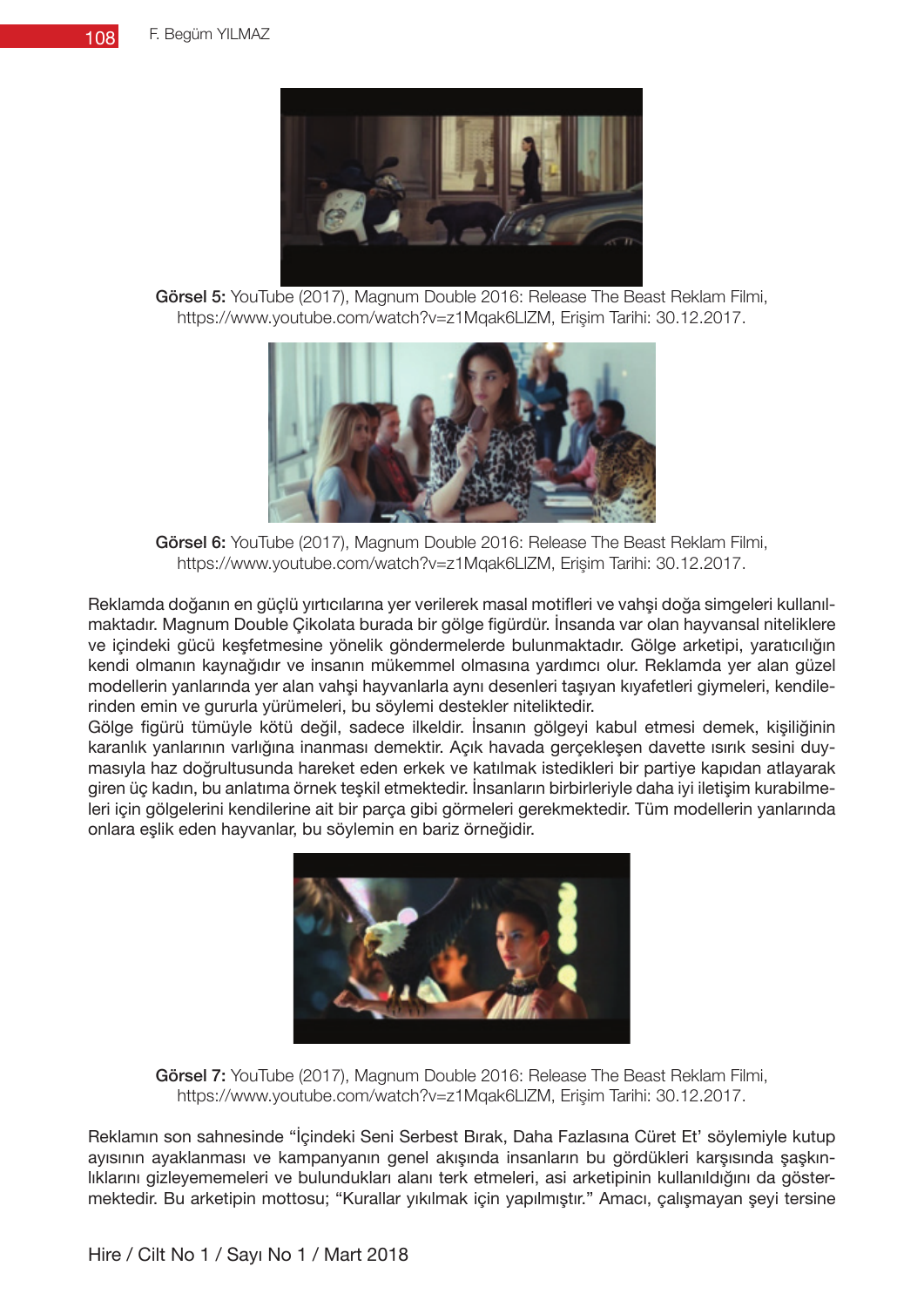109

çevirmektir. Stratejisi rahatsız etmek veya şok etmektir. Yukarıda saydığımız örneklere ek olarak; modellerin içlerinde bulunan potansiyelin farkında olmadıklarını ve bunun Magnum Double Çikolata ile farkına varılmasına vurgu yaparak her şeyin tersine çevrilmesi amaçlanmaktadır.

Reklam filmi, arketipin diğer kişilik tanımlarından "isyan, devrim, vahşi adam, topluma uymayan" kavramlarının tümünü bünyesinde barındırmaktadır.



Görsel 8: YouTube (2017), Magnum Double 2016: Release The Beast Reklam Filmi, https://www.youtube.com/watch?v=z1Mqak6LlZM, Erişim Tarihi: 30.12.2017.

İçindeki potansiyeli açığa çıkararak hayallerini keşfetmeyi amaçlayan modeller, günlük hayatta bir vizyon geliştirmeye ve onunla yaşamayı tüketiciye sunmaktadırlar. Belirledikleri normlara uyum sağlamak için de kendi özbenliklerini yitirip egoları doğrultusunda yaşamaktadırlar. Hissettikleri enerji ve gücün kendilerini domine etmesine izin vermektedirler. Ego ne kadar duygu ve düşünceyi bilince getirirse, kişi o denli kendini tanımış olur. Tüm bu açıklamalardan yola çıkarak sihirbaz arketipinin kullanıldığı sonucuna da varabiliriz.

Reklamda kullanılan müzik, görsellik, reklam dili, oyuncuların güzel ve seksi modellerden oluşması, reklamın temasını çekicilik ve tutkular üzerine konumlandırmasına yardımcı olmaktadır.

İlk vinyette siyah kıyafetleri ve yanında siyah jaguar ile yürüyen kadın figürü, otoriteyi ve gücü temsil etmektedir. Ayrıca şıklık, prestij ve hırs kavramlarına göndermede bulunulmaktadır.

Aynı zaman diliminde büyük ve yemyeşil bir park içerisinde leopar desenli elbisesi ve elinde Magnum dondurmasıyla yürüyen kadın figürünün leopar desenli kıyafetinde ve leoparda bulunan sarı renk kullanımları, tüketicinin zihninde lüksü ve zenginliği çağrıştırmaktadır. Yine aslan ve kaplanın sarı rengi de çekiciliği vurgulamak için tercih edilmiştir.

Dev bir akvaryum karşısında bulunan kadının ve köpek balığının mavi gözleri, yakın plan çekimde gösterilerek odağa alınmaktadır. Burada mavi rengin liderliği temsil ettiği söylenebilir.

Leoparın iş yeri masası üzerinde kadınla birlikte oturması ise, iş üzerindeki hâkimiyetin göstergesi olarak sunulmaktadır.

Son vinyetlerde sarışın güzel bir kadınla yakışıklı bir adamın birbirlerine doğru yaklaştığında yanlarındaki aslan ve kaplanın da eş zamanlı birbirlerine kükremesi, aralarındaki tutkuyu gözler önüne sermektedir. Kadının vizon tonlarındaki kıyafet seçimi ve yanındaki hayvanın kahverengi rengi içe dönüklüğü temsil etmektedir.

Kırmızı halıda dondurma ısırıldığında gelen ses ise hazzın; patlayan flashlar ise şöhretin göstergesi olarak nitelendirilmektedir. Son vinyette kadının kıyafet seçiminde ve dış mekânda beyaz renk kullanımı, sadeliğe ve aydınlığa göndermede bulunmaktadır.

Reklamda yer alan hayvanlar içimizdeki tutkulu ve güçlü karakterleri simgelemektedir. Aslan, gücün; kaplan, cesaretin; köpek balığı vahşiliğin; kartal, yükselmenin ve hâkimiyetin; leopar, dişiliğin; jaguar ise gizem ve çekiciliğin simgesi olarak kullanılmaktadır.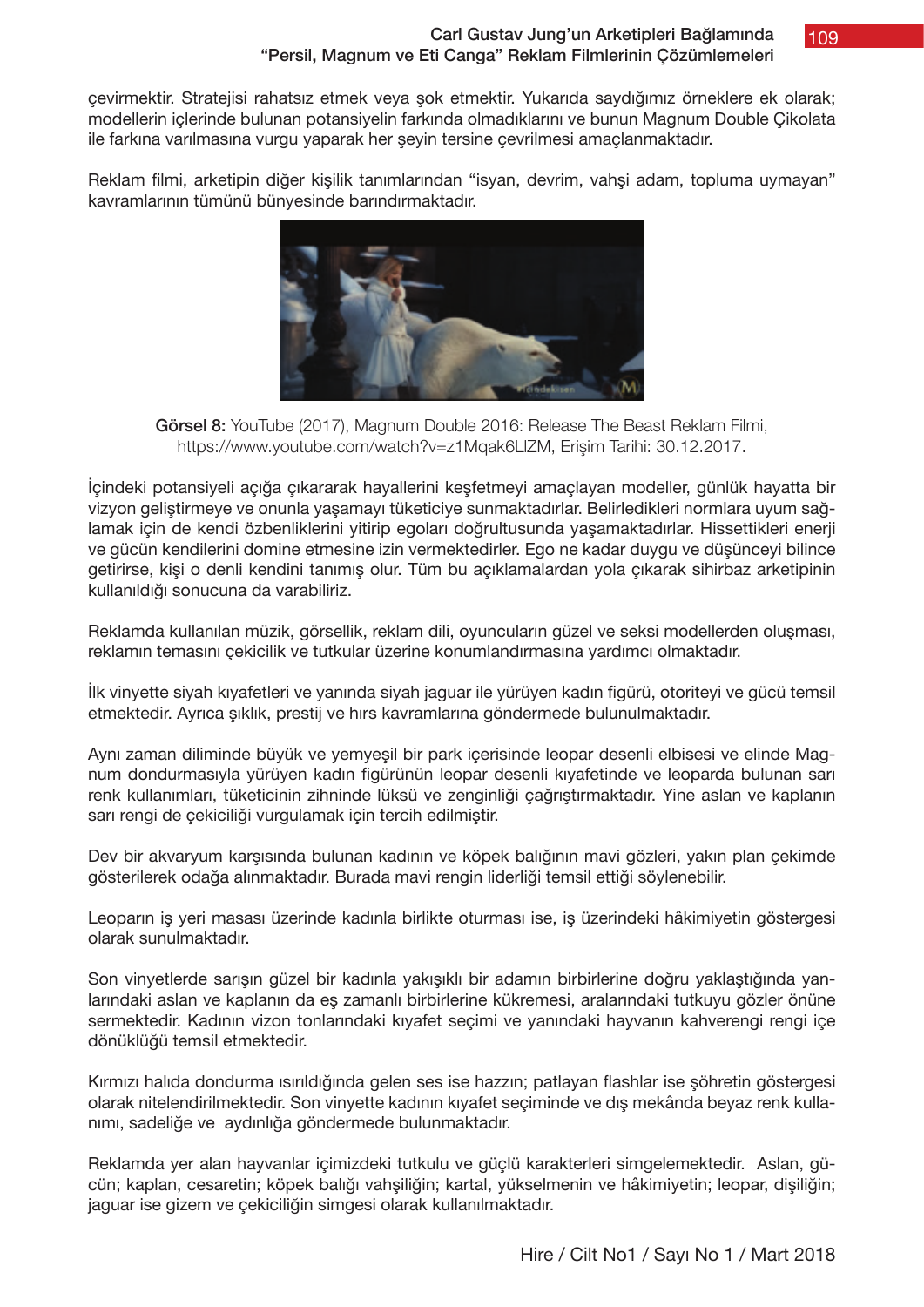## **2.3. Eti Canga Reklam Filmi**

Reklam, bir annenin yanında markanın sembolü haline gelen goril ile birlikte otururken "Annelerim, çocuğunuz çok mu dağınık?" seslenişiyle başlar. Sebebini ürüne bağlasa da çözüm olarak kendi yaptığı el yapımı çikolataları gösterir. Deneyip, etkisini gördüğünü ekrana yansıyan çocuğun ev işlerine olan yardımlarından tüketiciye aktarmayı amaçlamaktadır. Tarifi verirken markanın çıkışından itibaren sahiplendiği "dağınıklık" kavramına göndermede bulunur ve bu durumdan hoşnut olmayarak kalkıp giden çocuğunun ardından hızlıca mekânı terk eder. Ekrana "Dağınık Sevenlere" söylemiyle Eti Canga görsel ve çeşitleri gelir ve reklam sona erer.

Reklamda anaç (yardımsever), kahraman, kâşif ve yaratıcı arketiplerinin bileşiminden faydalanılmaktadır.



Görsel 9: YouTube (2017) Eti Canga – Annelerin Canga'sı Reklam Filmi, "Annelerim, çocuğunuz çok mu dağınık?" (https://www.youtube.com/watch?v=aAXJNoo8VAo , (Çevrimiçi), 30.12.2017).

Reklamda annenin "Annelerim, çocuğunuz çok mu dağınık?" serzenişiyle başlaması ve çocuğunun ev işlerinde yardım ederken görüntülenmesi, kadına yüklenen anne rolü olarak karşımıza çıkmaktadır. Çocuğunun dağınıklığını gidermede yardımcı olmak amacıyla el yapımı çikolataları çözüm olarak sunması ve tarifini vermesi, yaratıcı arketipinin kullanımına örnektir.

Yaratıcı arketipin temel isteği, kalıcı değeri olan şeyler yaratmaktır. Anne de buradan hareketle çocuğunun çok sevdiği Eti Canga'yı dağınıklığa bir daha mahal vermemek amacıyla kendi yapmayı çözüm olarak bulmuştur. Aynı zamanda kadına atfedilen annelik rolü de bu kullanımla pekiştirilmektedir.



Görsel 10: YouTube (2017) Eti Canga – Annelerin Canga'sı Reklam Filmi, (https://www.youtube.com/watch?v=aAXJNoo8VAo , (Çevrimiçi), 30.12.2017).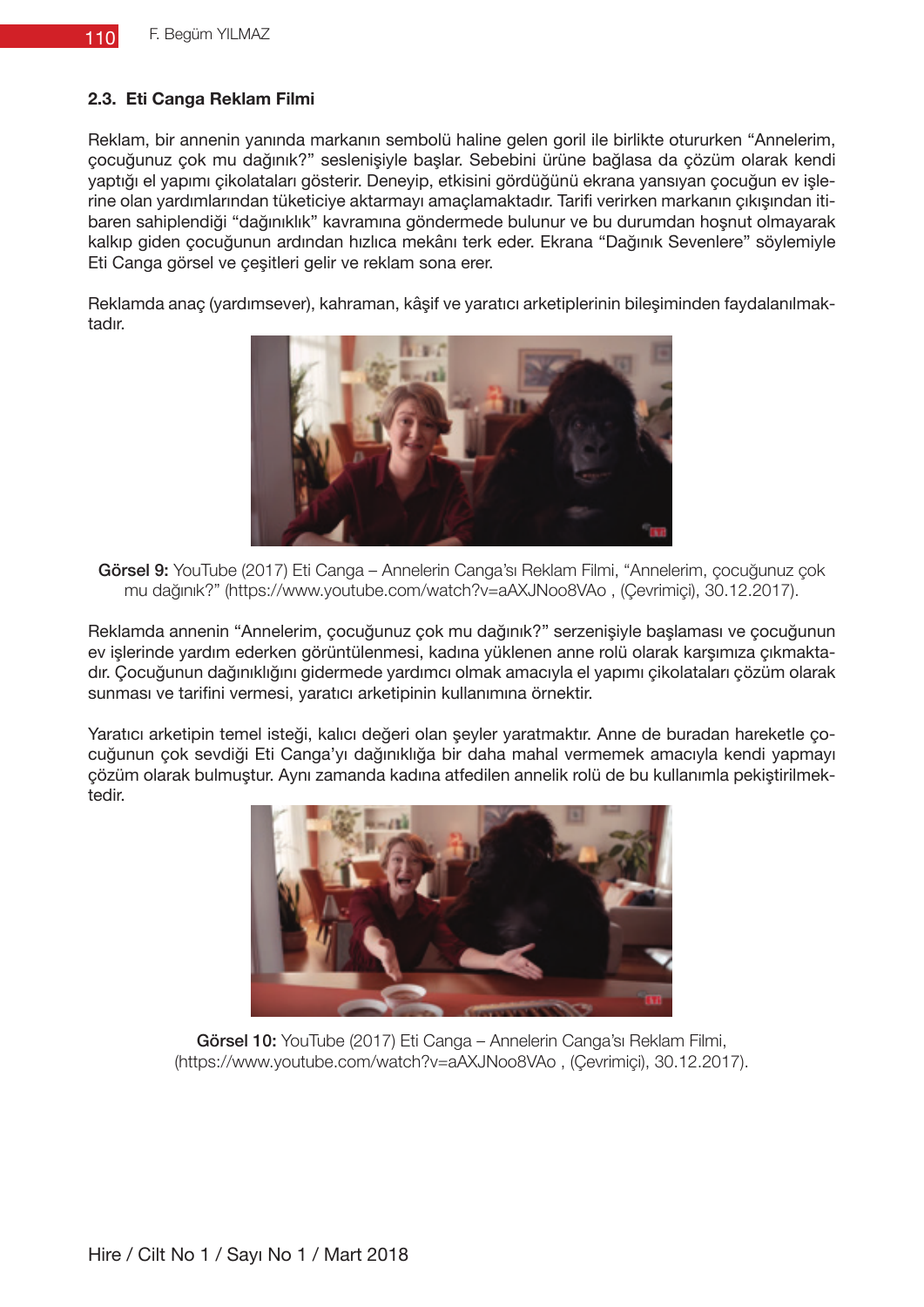111



Görsel 11: YouTube (2017) Eti Canga – Annelerin Canga'sı Reklam Filmi, "Annelerim, çocuğunuz çok mu dağınık?" (https://www.youtube.com/watch?v=aAXJNoo8VAo , (Çevrimiçi), 30.12.2017).

"Bir amacın olduğu yerde gerçekleştirilecek yol da vardır" mottosu ile mümkün oldukça güçlü ve yeterli olmaya çalışan annenin, kahraman arketipi ile özdeşleştirildiği de gözlemlenmektedir. Anne ve çocuğu devamlı iç mekândadır.

Çocuğun içsel gücünü annesinin yaptığı el yapımı Canga ile keşfetmesi ve gorile dönüşmesi insanda var olan hayvansal niteliklere ve içindeki potansiyeli keşfetmesine yönelik göndermelerde bulunmaktadır. Eti Canga burada bir gölge figürdür. Çocuğun içindeki gizli güçlerin ve en önemlisi etrafı dağıtmama potansiyelinin farkında olmadığı ve bunun anne yapımı Canga ile farkına varılmasına vurgu yapılmaktadır. Burada kâşif arketipinin mottosu olan "beni kısıtlama" söylemi, en belirgin davranış şekli olarak karşımıza çıkmaktadır.

Çocuğun ev içerisinde sürekli devinim içinde olması, arketipin yeteneği olarak öne çıkan özerklik ve hırs kavramlarına göndermede bulunmaktadır.

Reklamın genelinde canlı renkler kullanılmıştır. Dikkat çeken renk olarak, ürünün de ambalaj rengi olan turuncuyu görmekteyiz. Turuncu rengi; dikkat çekici dışa dönük, heyecan ve mutluluk verici, dinamik bir renktir. Marka tarafından tercih edilmesinin bilinçli bir kullanım olduğu söylenebilir.

## **3. Araştırma: Arketip Çözümlemelerinin Seçilen Reklam Filmleri Bağlamında Koşutlanması veya Karşıtlanması**

Hem görsel hem dilsel tekniklerle "ikna edici", "bilinçaltına seslenen", "yönlendiren" gibi nitelikler kazanan reklam iletileri, küresellik kavramıyla koşut biçiminde her yerdedir; toplumsal bir olgudur ve kendine özgü söylemiyle yaşam biçimlerini, tüketim biçimi, davranışlarını etkiler, değiştirir, dönüştürür. Çağdaş gündelik yaşamın bir parçasıdır artık (Küçükerdoğan, 2009, s. 1).

Reklam, tüketici davranışlarında kullanılan teknikleri ortaya çıkaran istatistiki ve psikolojik etmenleri kullanmaktadır. Reklam bir bakıma zayıflıklarımızı, eksiklerimizi tamamlamada bize yardımcıdır; gereksinimlerimizi giderme konusunda yanı başımızdadır. Dayattığı iletilerle duygularımıza seslenir, korkularımızı giderirmiş gibi yapar, düşlerimizi gerçeğe dönüştürür (Küçükerdoğan, 2009, s. 2).

Reklam iletilerindeki gösterilenleri ve kullanılan gösterenleri irdeleyerek, iletilerin aktardıkları anlamları ve bunları nasıl aktardıkları arketipler üzerinden değerlendirilmiştir.

Çünkü reklam iletilerinde "ikna edicilik", "etkililik" ancak deyişbilimsel özellikler kullanılarak, yaratıcılık katılarak ürüne ve hizmete uygun stratejilerle gerçekleştirilebilmektedir (Küçükerdoğan, 2009, s. 3).

Buradan hareketle örnek olarak seçtiğimiz çalışmalar üzerinden günümüz reklam iletişiminde uygulanan arketipal yaklaşımın bilinçli kullanıldığı ve ortaya atılan hipotezin incelediğimiz tüm reklamlarda koşutlandığı sonucuna varmaktayız.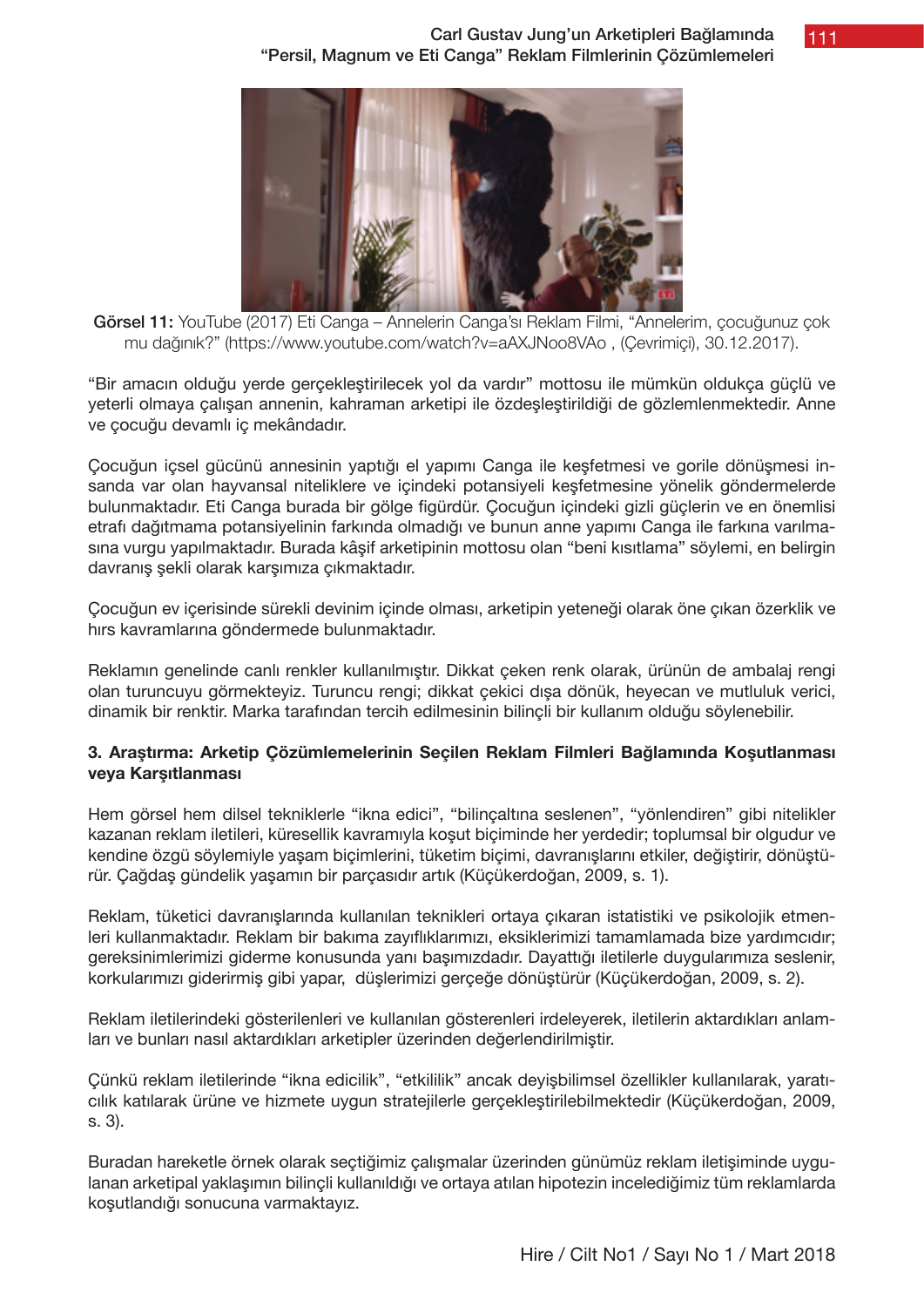Persil ve Eti Canga reklamlarında kadına atfedilen anne rolünün reklamlarda kullanılan yardımcı sahne ve göndermelerle desteklendiği sonucuna ulaşılmaktadır. Kadınlar çocukların bakımını sağlamakla yükümlüdür. Annelerin her türlü zorluğun üstesinden gelmeleri, kendi elleriyle çocuklarının en sevdiği çikolatayı yapması ve tarifini paylaşması, bu rolü pekiştirirken; erkek kullanımının yer almaması da anaç (yardımsever) olarak nitelendirdiğimiz arketipin gereksinimleri arasında belirtilmektedir. "Erkekler dış mekânda çalışmakta, kadınlar ise genelde iç mekânda ev işleri ve çocuk bakımıyla meşgul olmaktadır" algısından hareketle, markaların hedef kitlesi bakımında da baba – oğul kullanımına yer vermemeleri doğru bir hareket olarak algılanmaktadır. Sadece kadınların çocukların bakımından sorumlu olduğu algısı bu reklamlarda dikkat çekmektedir.

Magnum reklam filmlerinde daima hoş, alımlı ve genç kadınlara yer verilmesi, "etkillik" kavramından yola çıkılarak cinsiyetçi içerik kullanımının aksine, içsel güçlerini fark ederek sahip oldukları potansiyeli açığa çıkarmaya yönelik çağrışımda bulunmaktadır.

Tüketiciye ilk etapta geçirilmek istenen mesajların bu kadar şeffaf ve net bir dille sunulması, benimsenen arketiplerin varlığını da kolayca özümsemelerine ve örtük anlam okumasına ihtiyaç duyulmadan mesajın kaynaktan alıcıya ulaşmasına zemin hazırlamaktadır.

## **Sonuç**

Kelime anlamıyla kalıp, şablon, ilktip şeklinde ifade edilen arketipler, insan kültürünü oluşturan temel yapı taşlarıdır. İnsanların uzun dönemler boyunca karşılaştığı benzer olaylar bir süre sonra tecrübeye dayalı davranış kalıplarını oluşturmuş ve bu kalıplar kuşaklar boyunca aktarılmaya başlanmıştır. Böylece her bireyin karşılaşmak durumunda olduğu anne, baba, erkek, kadın gibi kavram ve roller ile geçimini sağlamak, eş ve arkadaş bulmak, yolculuğa çıkmak gibi roller; arketip denilen şablonları ortaya çıkarmıştır. Bu anlamda her arketip için belli sosyal ve psikolojik durumlara cevaben ortaya çıkmış "prototip - ilktip" tanımlaması olduğu gözlemlenmektedir.

Gerçek dünyada bir karşılığı olduğunda, bu soyut imgelerin canlı ya da cansız varlıklara dönüşmeleri, kişilikteki en önemli güç olarak adlandırılan ve ilk kez Jung tarafından ortaya atılan "kolektif (ırksal) bilinçaltı ile açıklanmaktadır. Hepimizin sahip olduğu ortak bir bilinçaltı vardır. Ruh halimiz, düşlerimiz, inançlarımız, öykülerimiz, farkına varsak da varmasak da paylaştığımız bu ortak bilinçaltında yatmaktadır.

Jung, insanın türünün geçmişiyle bağlantılı olduğu, insanın algı ve eğilimindeki seçiciliğin kalıtım yolu ile geçtiğini belirtmiştir. Bununla beraber arketipler bağımsız yapılar oldukları gibi, bazen bir araya gelerek yeni bileşimleri de oluşturabilmektedirler. Arketiplere mitoloji, masal ve edebiyatta çok sık rastlamaktayız. Mitolojide gördüğümüz temel karakterler, aslında her çağda sıkça sözü edilen karakterlerdir.

Carl Gustav Jung'un geliştirmiş olduğu arketipal yaklaşım, insanlar için olduğu kadar, markalar için de oldukça işlevsel kişilik tipolojileri sunmaktadır. Bu bakış açısıyla her markanın kişiliği birkaç uyumlu arketipin bileşimi şeklinde ele alınabilmektedir.

Son yıllarda rekabet yoğunluğu ve ürünler arası farkların azalması gibi nedenlerle, markalar sadakat yaratmak için tüketicilerin zihinlerine ve duygularına eğilmeye başlamıştır. Bu nedenle psikoloji kökenli yaklaşımların pazarlama alanında daha yoğun şekilde kullanıldığı gözlemlenmektedir. Marka kişiliği duygusal bağ kurmada ve tüketiciye kimlik kazandırmada büyük önem arz etmektedir. Markayı bir arketiple anlatmak, markanın iletişiminde büyük ölçüde tutarlılık sağlamakta ve tüm iletişim stratejileri bu kullanım üzerinden şekillenmektedir.

Eğer bir marka insanların içindeki asiyi, kahramanı, aşığı, masumu, kâşifi ortaya çıkarabilirse, özetle kendini gerçekleştirmelerine imkân tanırsa; tüketici ruhunun derinlerindeki duygulara ulaşabilir. Marka temsil ettiği kişiliği, insanlara dokunduğu her noktada istikrarlı bir şekilde sürdürebilirse insanlarla güçlü bağlar kurarak, onların hayatlarında kalıcı olur.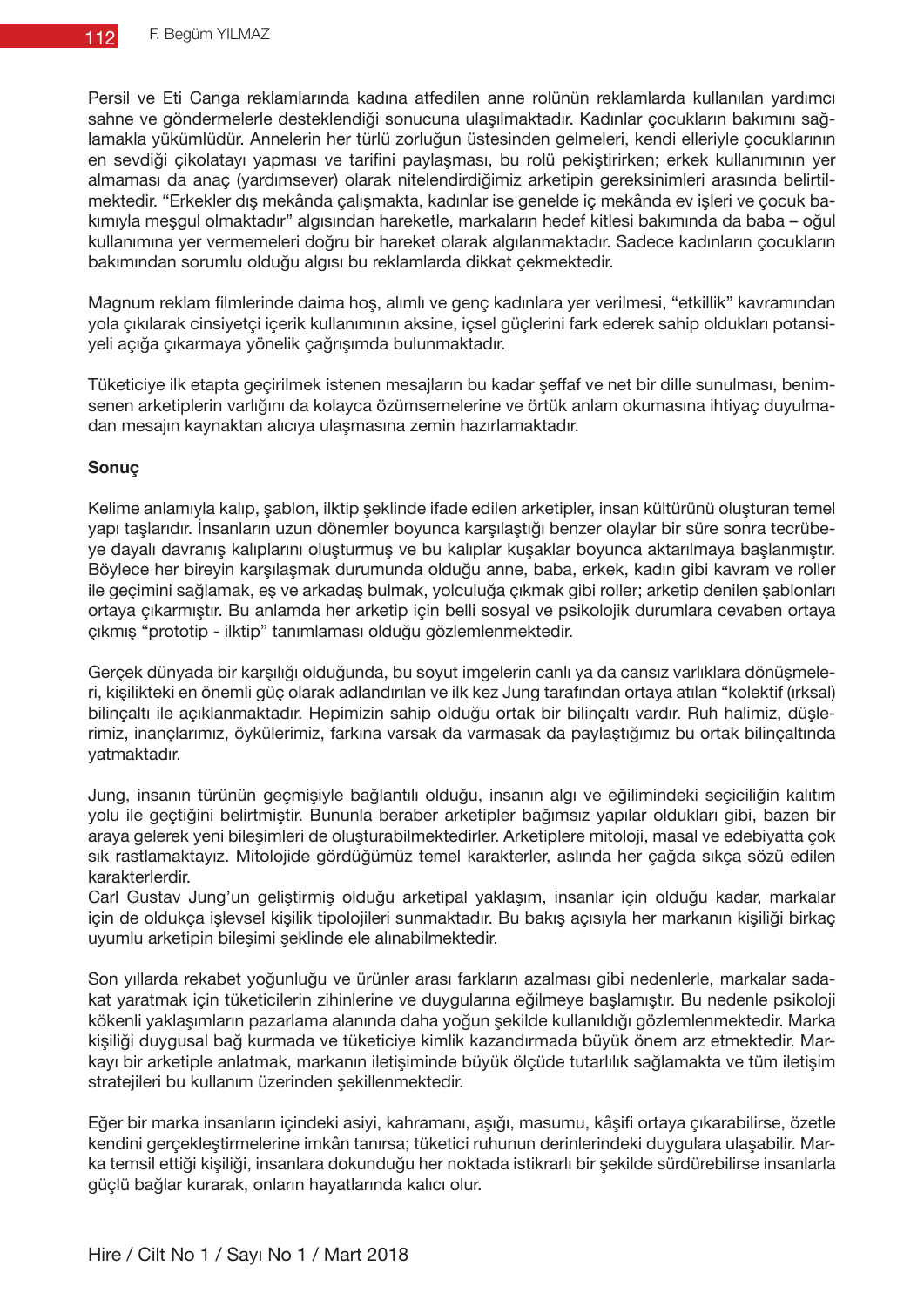#### Carl Gustav Jung'un Arketipleri Bağlamında "Persil, Magnum ve Eti Canga" Reklam Filmlerinin Çözümlemeleri

113

Reklamlar temelde tutum ve davranış değişikliği yaratma amaçlı oluşturulmaktadır. Burada da satın alma davranışı sosyo - psikolojik temelli bir eylem olduğundan psikoloji ile temellenmektedir.

Bireyin davranışları üzerinde yönlendirici ya da dinamik bir etkiye sahip olan reklam iletilerinde amaç; tüketiciyi sorunlarının çözüldüğü, insanların mutlu olduğu reklam öyküleriyle etkileyip, satılması amaçlanan ürün ya da hizmete ihtiyaç duyduklarına inandırmaktır. Bu süreçte duygusal bileşen ve bireyin kişisel özelliklerini demografik kırılımlarla ölçebilmek için arketiplerden faydalanılmaktadır. İnsan kişiliği ve marka kişiliği arasındaki ilişki, temelde kolektif bilinçaltı kavramı üzerinden temellendiği için, günümüz reklam filmlerinde arketiplerin bilinçli kullanıldığını ve yeni stratejiler açısından model olacak içerik ve çözümlemelerle nasıl daha "ikna edici", "etkili" ve "çekici" olacağının boyutları araştırılmaktadır.

## **Kaynakça**

Burger, Jerry M. (2006). Kişilik. (İnan Deniz Erguvan Sarıoğlu, Çev.) İstanbul: Kaknüs Yayınları.

Jung, C. Gustav. (2006). Analitik Psikoloji. (Ender Gürol, Çev.) İstanbul: Payel Yayınları.

Jung, C. Gustav. (2015). Dört Arketip. (Zehra Aksu Yılmazer, Çev.) İstanbul: Metis Yayıncılık.

Küçükerdoğan, Doç. Dr. Rengin. (2009). Reklam Nasıl Çözümlenir? Reklam İletişiminde Göstergeler ve Stratejiler. İstanbul: Beta Yayıncılık.

Yaylagül, Levent. (2016). Kitle İletişim Kuramları Egemen ve Eleştirel Yaklaşımlar. İstanbul: Dipnot Yayınları.

YouTube. (2017), "Persil Reklam Filmi", https://www.youtube.com/watch?v=YrqkgxU0jkg, Erişim Tarihi: 30.12.2017.

YouTube. (2017), "Magnum Reklam Filmi", https://www.youtube.com/watch?v=z1Mqak6Ll-ZM, Erişim Tarihi: 30.12.2017.

YouTube. (2017), "Eti Canga Reklam Filmi", https://www.youtube.com/watch?v=aAXJNoo-8VAo, Erişim Tarihi: 30.12.2017.

Soulcraft (2017). "The 12 Common Archetypes", http://www.soulcraft.co/essays/the 12 common\_archetypes.html, Erişim Tarihi: 30.12. 2017.

Investoedia Academy (2017). "Brand Personality", https://www.investopedia.com/terms/b/ brand-personality.asp, Erişim Tarihi: 31.12. 2017.

Carol S. Pearson (2017). "Archetypal Narrative Intelligence", http://www.carolspearson. com/, Erişim Tarihi: 30.12. 2017.

## **Persil Reklam Filmi Künyesi**

**Reklamveren:** Henkel, Persil **Slogan:** "Persil, Türkiye'nin En İyi Sıvı Deterjanı" **Yayınlanma Tarihi:** Mayıs 2016 **Yönetmen:** Emmanuelle Thamie

## **Magnum Reklam Filmi Künyesi**

**Reklamveren:** Unilever, Magnum **Reklamveren Yetkilisi:** Julien Barraux, Neil Gledhill **Reklam Ajansı:** LOLA MullenLowe **Yaratıcı Yönetmen:** Pancho Cassis Yaratıcı Grup: Tomas Ostiglia (Creative Director) **Müşteri İlişkileri Grubu:** Carlos Solchaga, Marie Lee **Stratejik Planlama:** Erwin Flores **Ajans Prodüktörü:** Luis DiGuardi **Yapım Şirketi:** Propaganda / Bacon **Medya Ajansı:** PhD **Sanat Satın Alma**: Marie Gilot **Yönetmen:** Martin Werner **Prodüktör:** Pablo Martinez